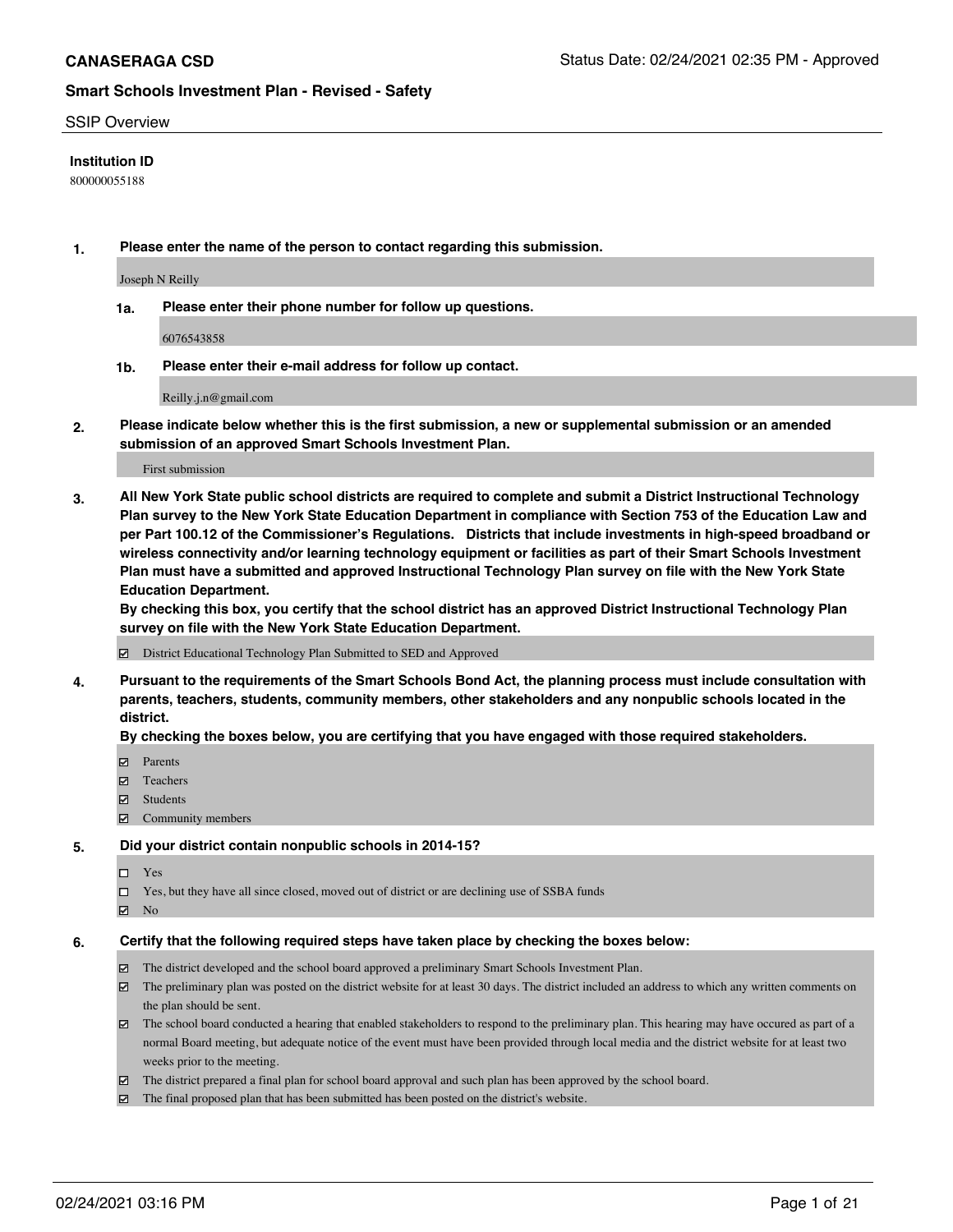SSIP Overview

**6a. Please upload the proposed Smart Schools Investment Plan (SSIP) that was posted on the district's website, along with any supporting materials. Note that this should be different than your recently submitted Educational Technology Survey. The Final SSIP, as approved by the School Board, should also be posted on the website and remain there during the course of the projects contained therein.**

Canaseraga\_Presentation.pdf

**6b. Enter the webpage address where the final Smart Schools Investment Plan is posted. The Plan should remain posted for the life of the included projects.**

https://www.ccsdny.org/Domain/157

**7. Please enter an estimate of the total number of students and staff that will benefit from this Smart Schools Investment Plan based on the cumulative projects submitted to date.**

250

**8. An LEA/School District may partner with one or more other LEA/School Districts to form a consortium to pool Smart Schools Bond Act funds for a project that meets all other Smart School Bond Act requirements. Each school district participating in the consortium will need to file an approved Smart Schools Investment Plan for the project and submit a signed Memorandum of Understanding that sets forth the details of the consortium including the roles of each respective district.**

 $\Box$  The district plans to participate in a consortium to partner with other school district(s) to implement a Smart Schools project.

### **9. Please enter the name and 6-digit SED Code for each LEA/School District participating in the Consortium.**

| Partner LEA/District | <b>ISED BEDS Code</b> |
|----------------------|-----------------------|
| (No Response)        | (No Response)         |

### **10. Please upload a signed Memorandum of Understanding with all of the participating Consortium partners.**

(No Response)

**11. Your district's Smart Schools Bond Act Allocation is:**

\$384,755

### **12. Final 2014-15 BEDS Enrollment to calculate Nonpublic Sharing Requirement**

|            | <b>I Public Enrollment</b> | Nonpublic Enrollment | <b>Total Enrollment</b> | l Nonpublic Percentage |
|------------|----------------------------|----------------------|-------------------------|------------------------|
| Enrollment | 220                        |                      | 220.00                  | 0.00                   |

**13. This table compares each category budget total, as entered in that category's page, to the total expenditures listed in the category's expenditure table. Any discrepancies between the two must be resolved before submission.**

|                                          | Sub-Allocations | <b>Expenditure Totals</b> | Difference |
|------------------------------------------|-----------------|---------------------------|------------|
| <b>School Connectivity</b>               | 0.00            | 0.00                      | 0.00       |
| Connectivity Projects for<br>Communities | 0.00            | 0.00                      | 0.00       |
| Classroom Technology                     | 0.00            | 0.00                      | 0.00       |
| Pre-Kindergarten Classrooms              | 0.00            | 0.00                      | 0.00       |
| Replace Transportable<br>Classrooms      | 0.00            | 0.00                      | 0.00       |
| <b>High-Tech Security Features</b>       | 383,886.00      | 383,886.00                | 0.00       |
| Nonpublic Loan                           | 0.00            | 0.00                      | 0.00       |
| Totals:                                  |                 |                           |            |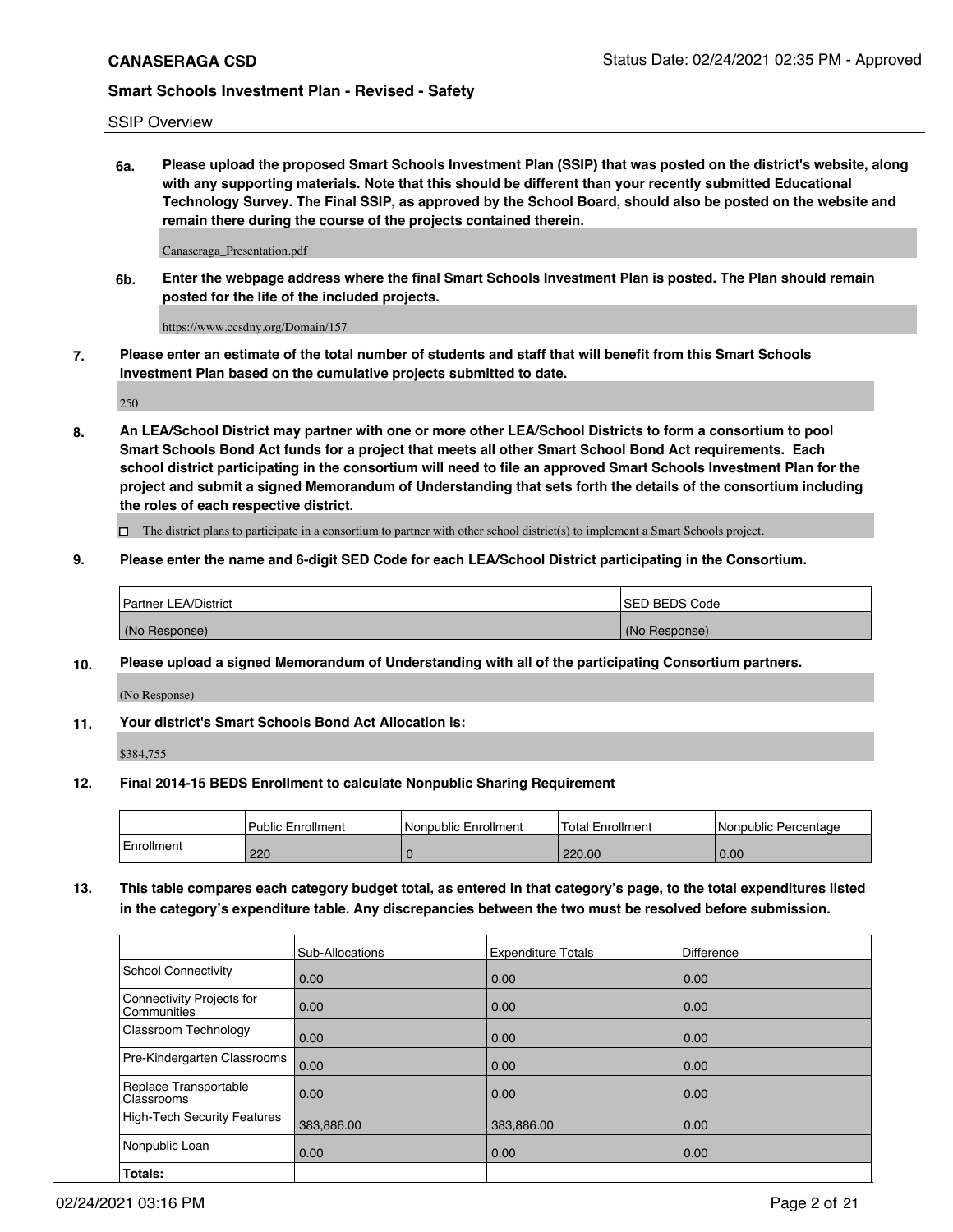SSIP Overview

| Sub-Allocations | Totals<br>l Expenditure | <b>Difference</b> |
|-----------------|-------------------------|-------------------|
| 383,886         | 383,886                 | 0                 |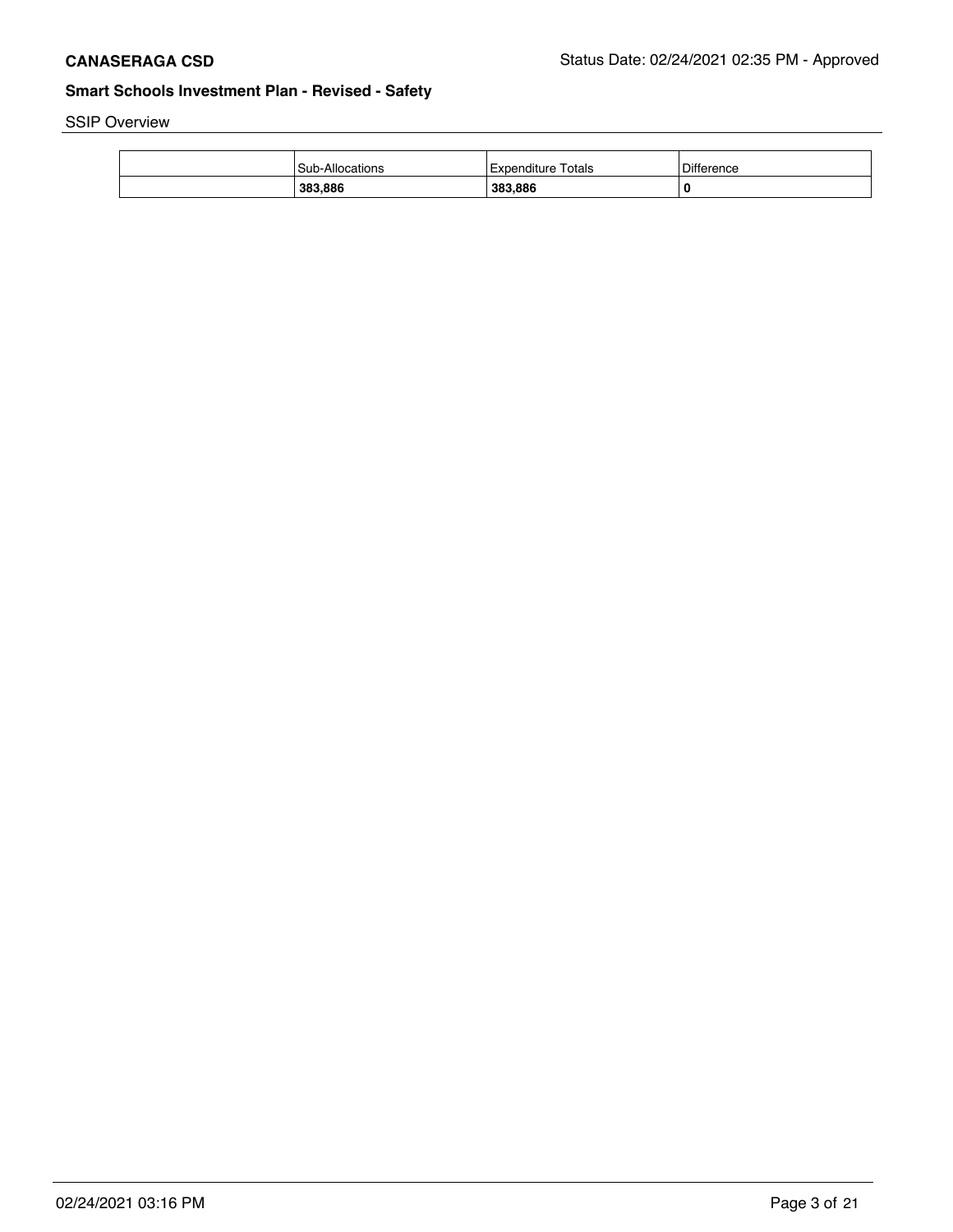School Connectivity

- **1. In order for students and faculty to receive the maximum benefit from the technology made available under the Smart Schools Bond Act, their school buildings must possess sufficient connectivity infrastructure to ensure that devices can be used during the school day. Smart Schools Investment Plans must demonstrate that:**
	- **• sufficient infrastructure that meets the Federal Communications Commission's 100 Mbps per 1,000 students standard currently exists in the buildings where new devices will be deployed, or**
	- **• is a planned use of a portion of Smart Schools Bond Act funds, or**
	- **• is under development through another funding source.**

**Smart Schools Bond Act funds used for technology infrastructure or classroom technology investments must increase the number of school buildings that meet or exceed the minimum speed standard of 100 Mbps per 1,000 students and staff within 12 months. This standard may be met on either a contracted 24/7 firm service or a "burstable" capability. If the standard is met under the burstable criteria, it must be:**

**1. Specifically codified in a service contract with a provider, and**

**2. Guaranteed to be available to all students and devices as needed, particularly during periods of high demand, such as computer-based testing (CBT) periods.**

**Please describe how your district already meets or is planning to meet this standard within 12 months of plan submission.**

(No Response)

**1a. If a district believes that it will be impossible to meet this standard within 12 months, it may apply for a waiver of this requirement, as described on the Smart Schools website. The waiver must be filed and approved by SED prior to submitting this survey.**

 $\Box$  By checking this box, you are certifying that the school district has an approved waiver of this requirement on file with the New York State Education Department.

**2. Connectivity Speed Calculator (Required). If the district currently meets the required speed, enter "Currently Met" in the last box: Expected Date When Required Speed Will be Met.**

|                  | l Number of   | Required Speed | Current Speed in | Expected Speed  | <b>Expected Date</b>                    |
|------------------|---------------|----------------|------------------|-----------------|-----------------------------------------|
|                  | Students      | l in Mbps      | Mbps             | Ito be Attained | When Required                           |
|                  |               |                |                  |                 | l Within 12 Months ISpeed Will be Met l |
| Calculated Speed | (No Response) | 0.00           | (No Response)    | (No Response)   | l (No Response)                         |

**3. Describe how you intend to use Smart Schools Bond Act funds for high-speed broadband and/or wireless connectivity projects in school buildings.**

(No Response)

**4. Describe the linkage between the district's District Instructional Technology Plan and how the proposed projects will improve teaching and learning. (There should be a link between your response to this question and your responses to Question 1 in Section IV - NYSED Initiatives Alignment: "Explain how the district use of instructional technology will serve as a part of a comprehensive and sustained effort to support rigorous academic standards attainment and performance improvement for students."** 

**Your answer should also align with your answers to the questions in Section II - Strategic Technology Planning and the associated Action Steps in Section III - Action Plan.)**

(No Response)

**5. If the district wishes to have students and staff access the Internet from wireless devices within the school building, or in close proximity to it, it must first ensure that it has a robust Wi-Fi network in place that has sufficient bandwidth to meet user demand.**

**Please describe how you have quantified this demand and how you plan to meet this demand.**

(No Response)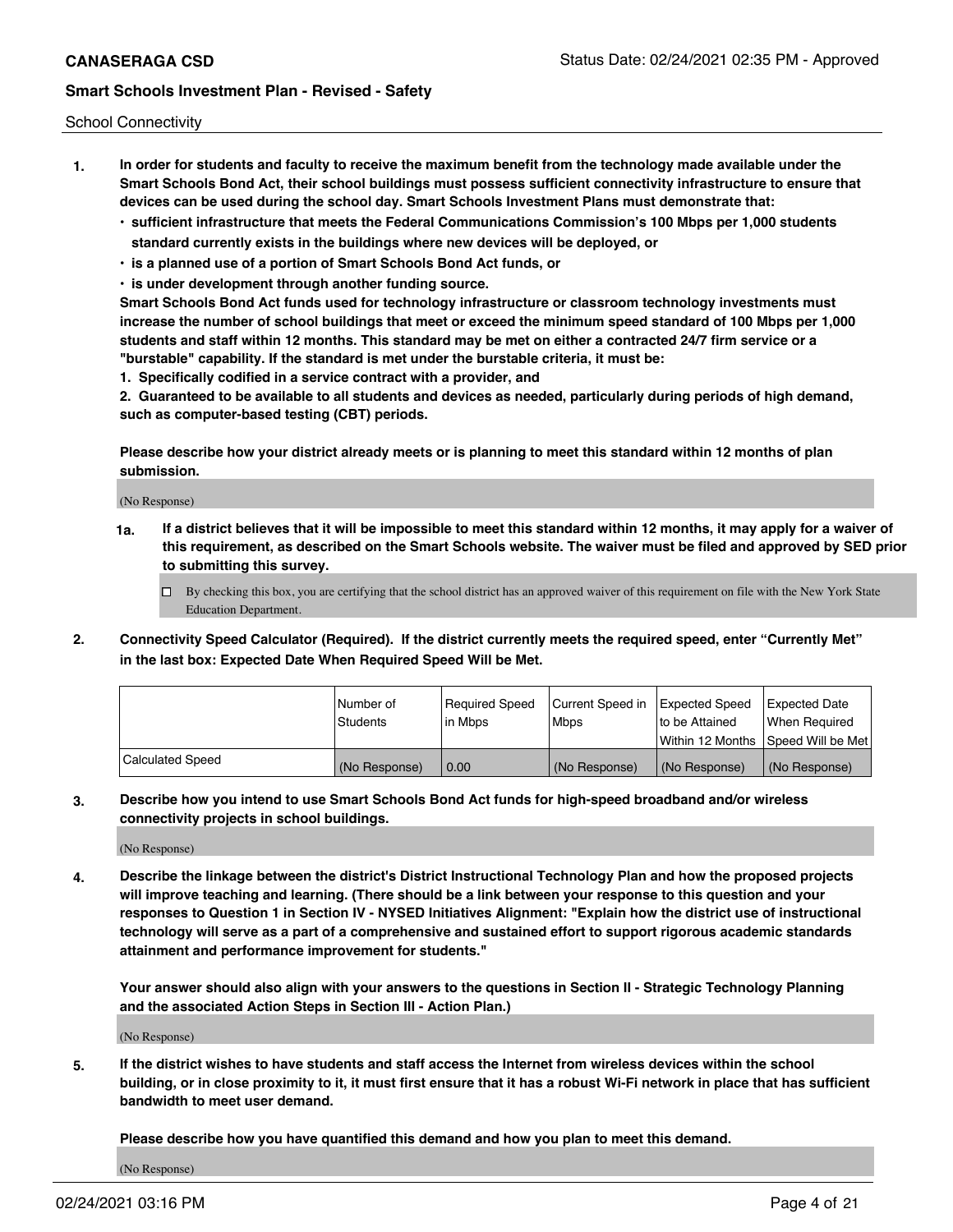School Connectivity

**6. Smart Schools plans with any expenditures in the School Connectivity category require a project number from the Office of Facilities Planning. Districts must submit an SSBA LOI and receive project numbers prior to submitting the SSIP. As indicated on the LOI, some projects may be eligible for a streamlined review and will not require a building permit.**

**Please indicate on a separate row each project number given to you by the Office of Facilities Planning.**

| Project Number |  |
|----------------|--|
| (No Response)  |  |

**7. Certain high-tech security and connectivity infrastructure projects may be eligible for an expedited review process as determined by the Office of Facilities Planning.**

### **Was your project deemed eligible for streamlined review?**

(No Response)

### **8. Include the name and license number of the architect or engineer of record.**

| Name          | License Number |
|---------------|----------------|
| (No Response) | (No Response)  |

#### **9. Public Expenditures – Loanable (Counts toward the nonpublic loan calculation)**

| Select the allowable expenditure type.<br>Repeat to add another item under each type. | <b>PUBLIC</b> Items to be<br>l Purchased | Quantity           | Cost Per Item    | <b>Total Cost</b> |
|---------------------------------------------------------------------------------------|------------------------------------------|--------------------|------------------|-------------------|
| (No Response)                                                                         | (No Response)                            | l (No<br>Response) | (No<br>Response) | 0.00              |
|                                                                                       |                                          | -0                 | 0.00             |                   |

### **10. Public Expenditures – Non-Loanable (Does not count toward nonpublic loan calculation)**

| Select the allowable expenditure<br>type.<br>Repeat to add another item under<br>each type. | <b>PUBLIC</b> Items to be purchased | Quantity      | Cost per Item | <b>Total Cost</b> |
|---------------------------------------------------------------------------------------------|-------------------------------------|---------------|---------------|-------------------|
| (No Response)                                                                               | (No Response)                       | (No Response) | (No Response) | 0.00              |
|                                                                                             |                                     | υ             | 0.00          |                   |

#### **11. Final 2014-15 BEDS Enrollment to calculate Nonpublic Sharing Requirement (no changes allowed.)**

|            | Public Enrollment | Nonpublic Enrollment | Total Enrollment | l Nonpublic Percentage |
|------------|-------------------|----------------------|------------------|------------------------|
| Enrollment | 220               |                      | 220.00           | 0.00                   |

#### **12. Total Public Budget - Loanable (Counts toward the nonpublic loan calculation)**

|                                                      | l Public Allocations | <b>Estimated Nonpublic Loan</b><br>Amount | Estimated Total Sub-Allocations |
|------------------------------------------------------|----------------------|-------------------------------------------|---------------------------------|
| Network/Access Costs                                 | (No Response)        | 0.00                                      | 0.00                            |
| School Internal Connections and<br><b>Components</b> | (No Response)        | 0.00                                      | 0.00                            |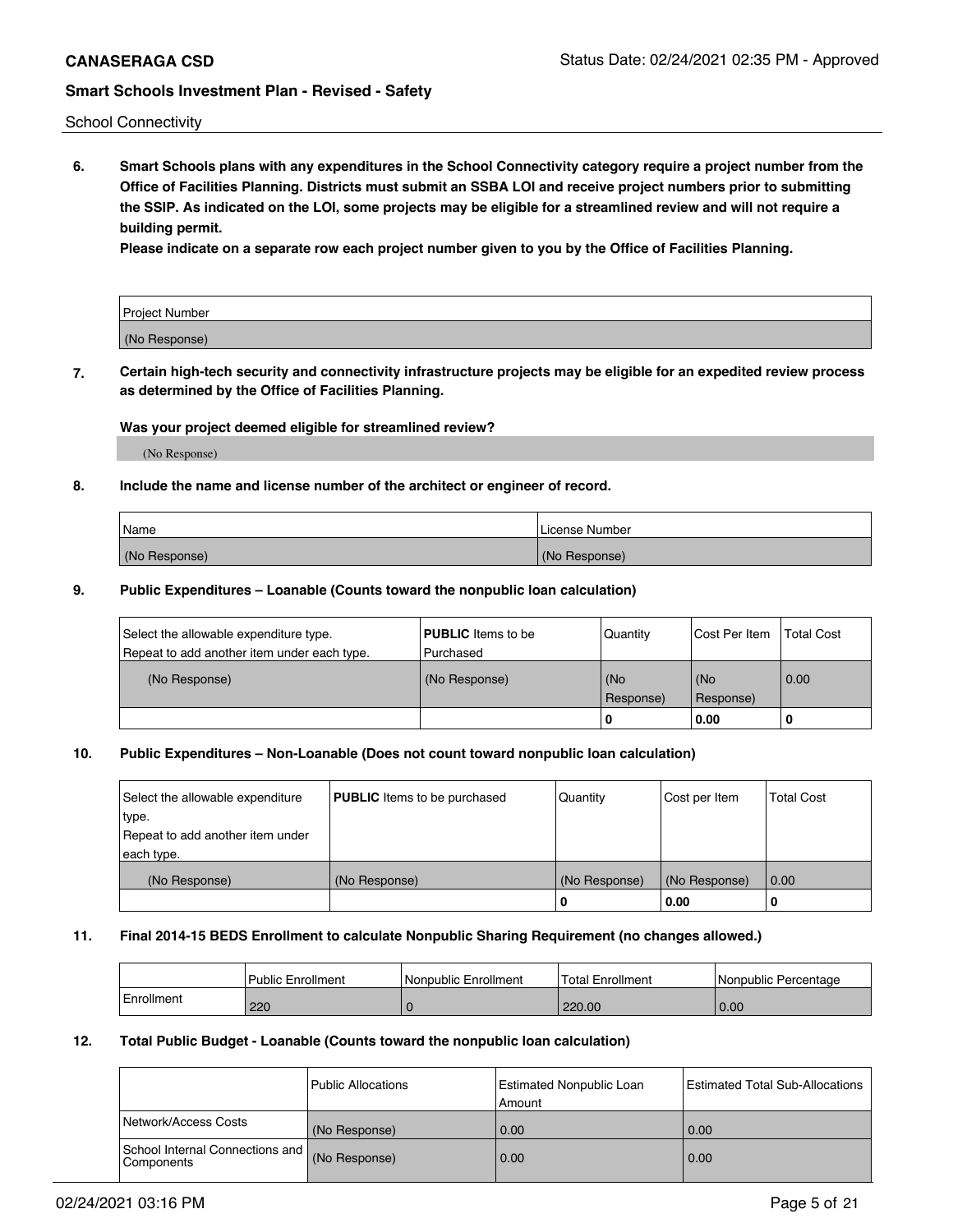School Connectivity

|                | Public Allocations | Estimated Nonpublic Loan<br>l Amount | <b>Estimated Total Sub-Allocations</b> |
|----------------|--------------------|--------------------------------------|----------------------------------------|
| ∣Other         | (No Response)      | 0.00                                 | 0.00                                   |
| <b>Totals:</b> | 0.00               | 0                                    |                                        |

## **13. Total Public Budget – Non-Loanable (Does not count toward the nonpublic loan calculation)**

|                                            | Sub-<br>Allocation |
|--------------------------------------------|--------------------|
| Network/Access Costs                       | (No Response)      |
| Outside Plant Costs                        | (No Response)      |
| School Internal Connections and Components | (No Response)      |
| <b>Professional Services</b>               | (No Response)      |
| Testing                                    | (No Response)      |
| <b>Other Upfront Costs</b>                 | (No Response)      |
| Other Costs                                | (No Response)      |
| Totals:                                    | 0.00               |

## **14. School Connectivity Totals**

|                          | Total Sub-Allocations |
|--------------------------|-----------------------|
| Total Loanable Items     | 0.00                  |
| Total Non-loanable Items | 0.00                  |
| Totals:                  |                       |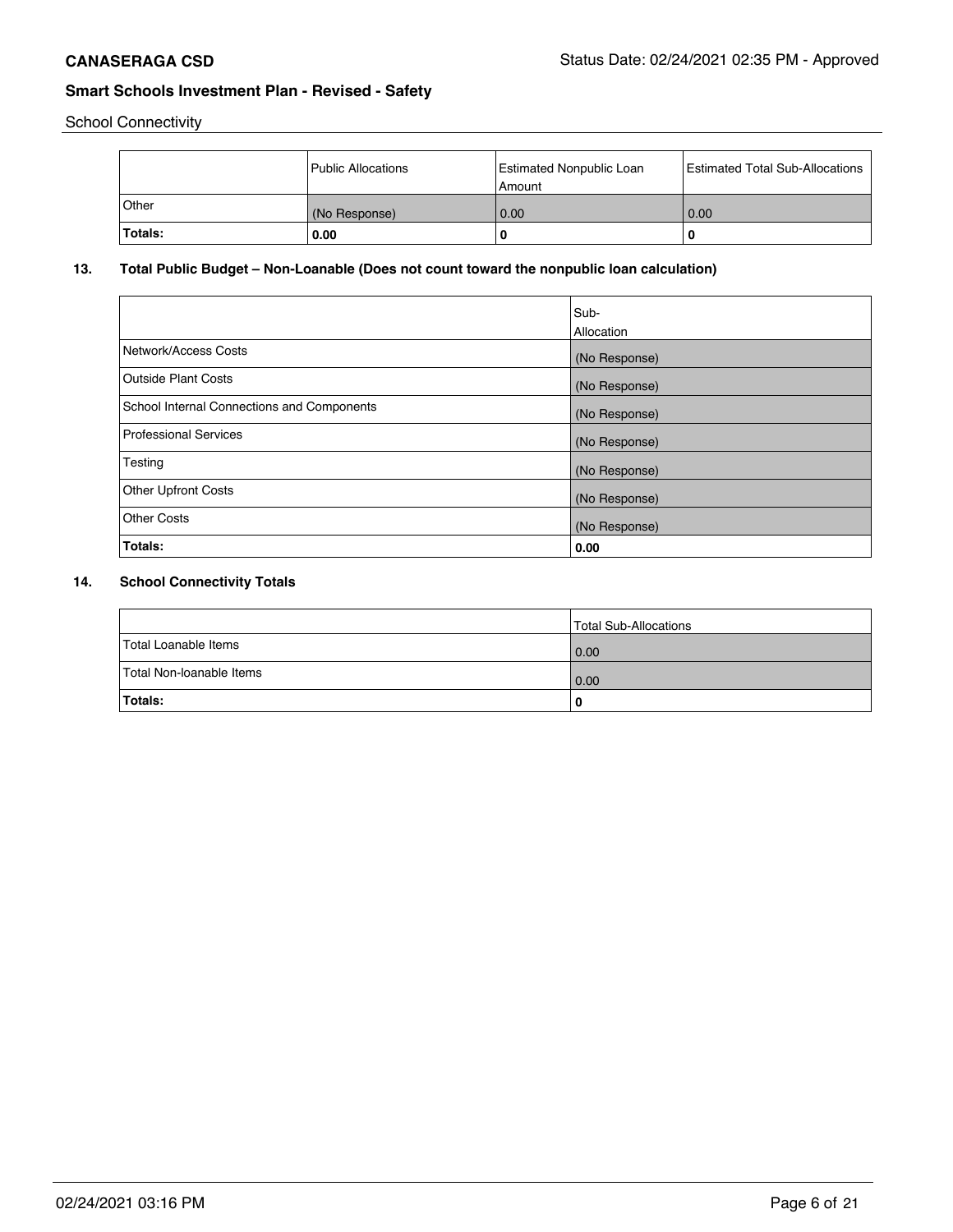Community Connectivity (Broadband and Wireless)

**1. Describe how you intend to use Smart Schools Bond Act funds for high-speed broadband and/or wireless connectivity projects in the community.**

(No Response)

**2. Please describe how the proposed project(s) will promote student achievement and increase student and/or staff access to the Internet in a manner that enhances student learning and/or instruction outside of the school day and/or school building.**

(No Response)

**3. Community connectivity projects must comply with all the necessary local building codes and regulations (building and related permits are not required prior to plan submission).**

 $\Box$  I certify that we will comply with all the necessary local building codes and regulations.

**4. Please describe the physical location of the proposed investment.**

(No Response)

**5. Please provide the initial list of partners participating in the Community Connectivity Broadband Project, along with their Federal Tax Identification (Employer Identification) number.**

| <b>Project Partners</b> | l Federal ID # |
|-------------------------|----------------|
| (No Response)           | (No Response)  |

**6. Please detail the type, quantity, per unit cost and total cost of the eligible items under each sub-category.**

| Select the allowable expenditure | Item to be purchased | Quantity      | Cost per Item | <b>Total Cost</b> |
|----------------------------------|----------------------|---------------|---------------|-------------------|
| type.                            |                      |               |               |                   |
| Repeat to add another item under |                      |               |               |                   |
| each type.                       |                      |               |               |                   |
| (No Response)                    | (No Response)        | (No Response) | (No Response) | 0.00              |
|                                  |                      | o             | 0.00          | 0                 |

**7. If you are submitting an allocation for Community Connectivity, complete this table.**

**Note that the calculated Total at the bottom of the table must equal the Total allocation for this category that you entered in the SSIP Overview overall budget.**

|                                    | Sub-Allocation |
|------------------------------------|----------------|
| Network/Access Costs               | (No Response)  |
| Outside Plant Costs                | (No Response)  |
| <b>Tower Costs</b>                 | (No Response)  |
| <b>Customer Premises Equipment</b> | (No Response)  |
| <b>Professional Services</b>       | (No Response)  |
| Testing                            | (No Response)  |
| <b>Other Upfront Costs</b>         | (No Response)  |
| <b>Other Costs</b>                 | (No Response)  |
| Totals:                            | 0.00           |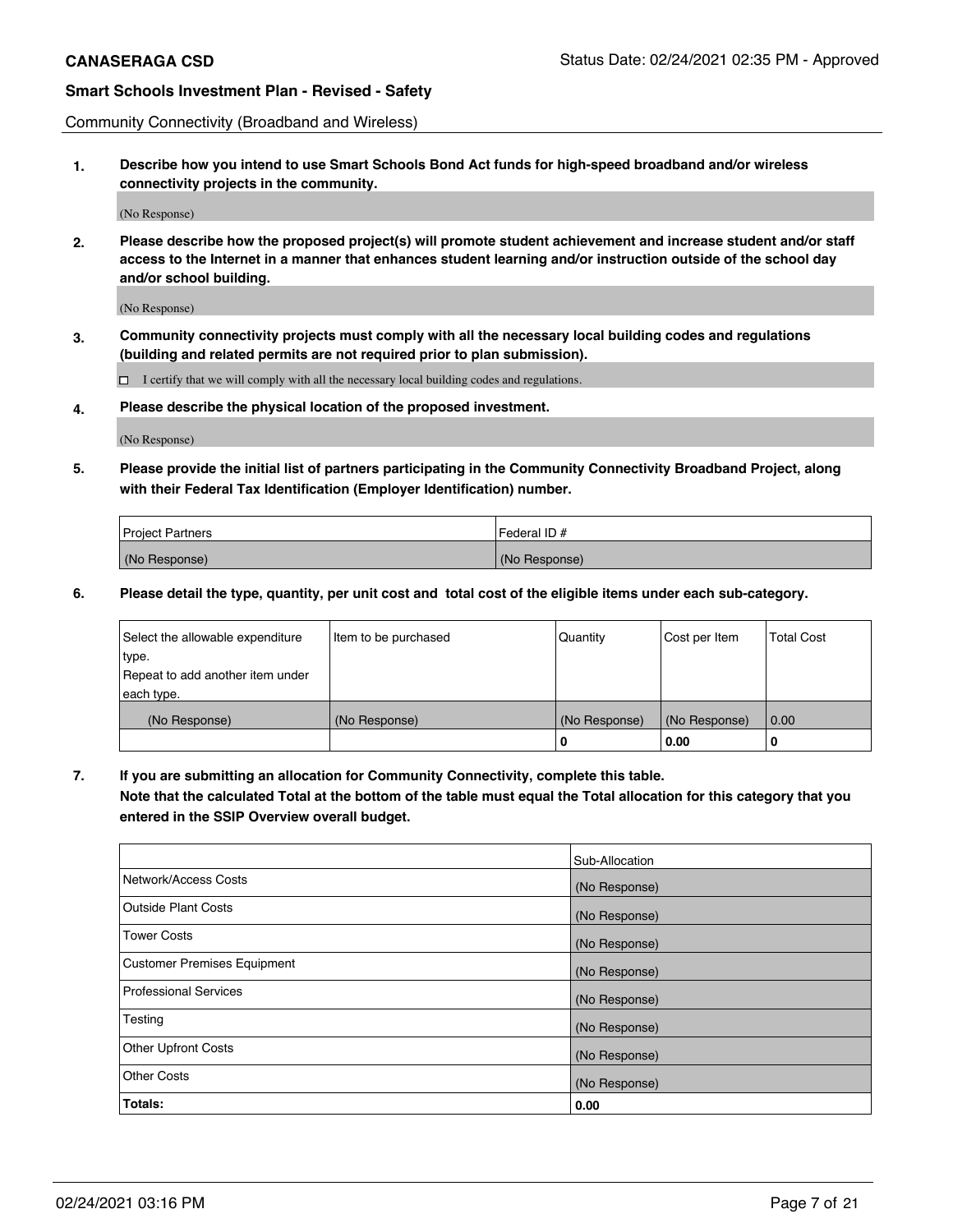#### Classroom Learning Technology

**1. In order for students and faculty to receive the maximum benefit from the technology made available under the Smart Schools Bond Act, their school buildings must possess sufficient connectivity infrastructure to ensure that devices can be used during the school day. Smart Schools Investment Plans must demonstrate that sufficient infrastructure that meets the Federal Communications Commission's 100 Mbps per 1,000 students standard currently exists in the buildings where new devices will be deployed, or is a planned use of a portion of Smart Schools Bond Act funds, or is under development through another funding source. Smart Schools Bond Act funds used for technology infrastructure or classroom technology investments must increase the number of school buildings that meet or exceed the minimum speed standard of 100 Mbps per 1,000 students and staff within 12 months. This standard may be met on either a contracted 24/7 firm service or a "burstable" capability. If the standard is met under the burstable criteria, it must be:**

**1. Specifically codified in a service contract with a provider, and**

**2. Guaranteed to be available to all students and devices as needed, particularly during periods of high demand, such as computer-based testing (CBT) periods.**

**Please describe how your district already meets or is planning to meet this standard within 12 months of plan submission.**

(No Response)

- **1a. If a district believes that it will be impossible to meet this standard within 12 months, it may apply for a waiver of this requirement, as described on the Smart Schools website. The waiver must be filed and approved by SED prior to submitting this survey.**
	- By checking this box, you are certifying that the school district has an approved waiver of this requirement on file with the New York State Education Department.
- **2. Connectivity Speed Calculator (Required). If the district currently meets the required speed, enter "Currently Met" in the last box: Expected Date When Required Speed Will be Met.**

|                         | l Number of   | Required Speed | Current Speed in | <b>Expected Speed</b> | <b>Expected Date</b>                |
|-------------------------|---------------|----------------|------------------|-----------------------|-------------------------------------|
|                         | Students      | l in Mbps      | l Mbps           | to be Attained        | When Required                       |
|                         |               |                |                  |                       | Within 12 Months  Speed Will be Met |
| <b>Calculated Speed</b> | (No Response) | 0.00           | (No Response)    | (No Response)         | (No Response)                       |

**3. If the district wishes to have students and staff access the Internet from wireless devices within the school building, or in close proximity to it, it must first ensure that it has a robust Wi-Fi network in place that has sufficient bandwidth to meet user demand.**

**Please describe how you have quantified this demand and how you plan to meet this demand.**

(No Response)

**4. All New York State public school districts are required to complete and submit an Instructional Technology Plan survey to the New York State Education Department in compliance with Section 753 of the Education Law and per Part 100.12 of the Commissioner's Regulations.**

**Districts that include educational technology purchases as part of their Smart Schools Investment Plan must have a submitted and approved Instructional Technology Plan survey on file with the New York State Education Department.**

- By checking this box, you are certifying that the school district has an approved Instructional Technology Plan survey on file with the New York State Education Department.
- **5. Describe the devices you intend to purchase and their compatibility with existing or planned platforms or systems. Specifically address the adequacy of each facility's electrical, HVAC and other infrastructure necessary to install and support the operation of the planned technology.**

(No Response)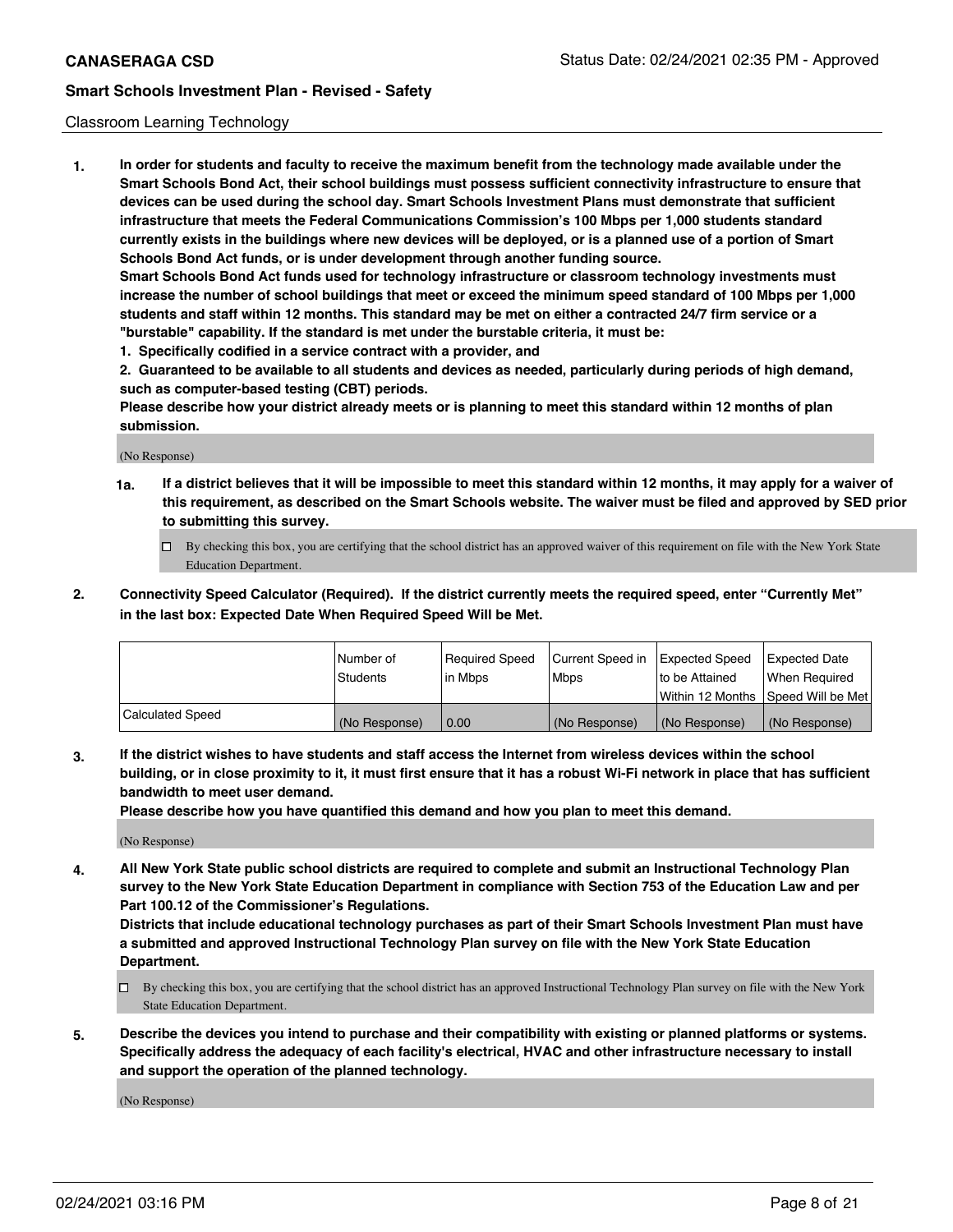#### Classroom Learning Technology

- **6. Describe how the proposed technology purchases will:**
	- **> enhance differentiated instruction;**
	- **> expand student learning inside and outside the classroom;**
	- **> benefit students with disabilities and English language learners; and**
	- **> contribute to the reduction of other learning gaps that have been identified within the district.**

**The expectation is that districts will place a priority on addressing the needs of students who struggle to succeed in a rigorous curriculum. Responses in this section should specifically address this concern and align with the district's Instructional Technology Plan (in particular Question 2 of E. Curriculum and Instruction: "Does the district's instructional technology plan address the needs of students with disabilities to ensure equitable access to instruction, materials and assessments?" and Question 3 of the same section: "Does the district's instructional technology plan address the provision of assistive technology specifically for students with disabilities to ensure access to and participation in the general curriculum?")**

**In addition, describe how the district ensures equitable access to instruction, materials and assessments and participation in the general curriculum for both SWD and English Language Learners/Multilingual Learners (ELL/MLL) students.**

(No Response)

**7. Where appropriate, describe how the proposed technology purchases will enhance ongoing communication with parents and other stakeholders and help the district facilitate technology-based regional partnerships, including distance learning and other efforts.**

(No Response)

**8. Describe the district's plan to provide professional development to ensure that administrators, teachers and staff can employ the technology purchased to enhance instruction successfully.**

**Note: This response should be aligned and expanded upon in accordance with your district's response to Question 1 of F. Professional Development of your Instructional Technology Plan: "Please provide a summary of professional development offered to teachers and staff, for the time period covered by this plan, to support technology to enhance teaching and learning. Please include topics, audience and method of delivery within your summary."**

(No Response)

- **9. Districts must contact one of the SUNY/CUNY teacher preparation programs listed on the document on the left side of the page that supplies the largest number of the district's new teachers to request advice on innovative uses and best practices at the intersection of pedagogy and educational technology.**
	- By checking this box, you certify that you have contacted the SUNY/CUNY teacher preparation program that supplies the largest number of your new teachers to request advice on these issues.
	- **9a. Please enter the name of the SUNY or CUNY Institution that you contacted.**

(No Response)

**9b. Enter the primary Institution phone number.**

(No Response)

**9c. Enter the name of the contact person with whom you consulted and/or will be collaborating with on innovative uses of technology and best practices.**

(No Response)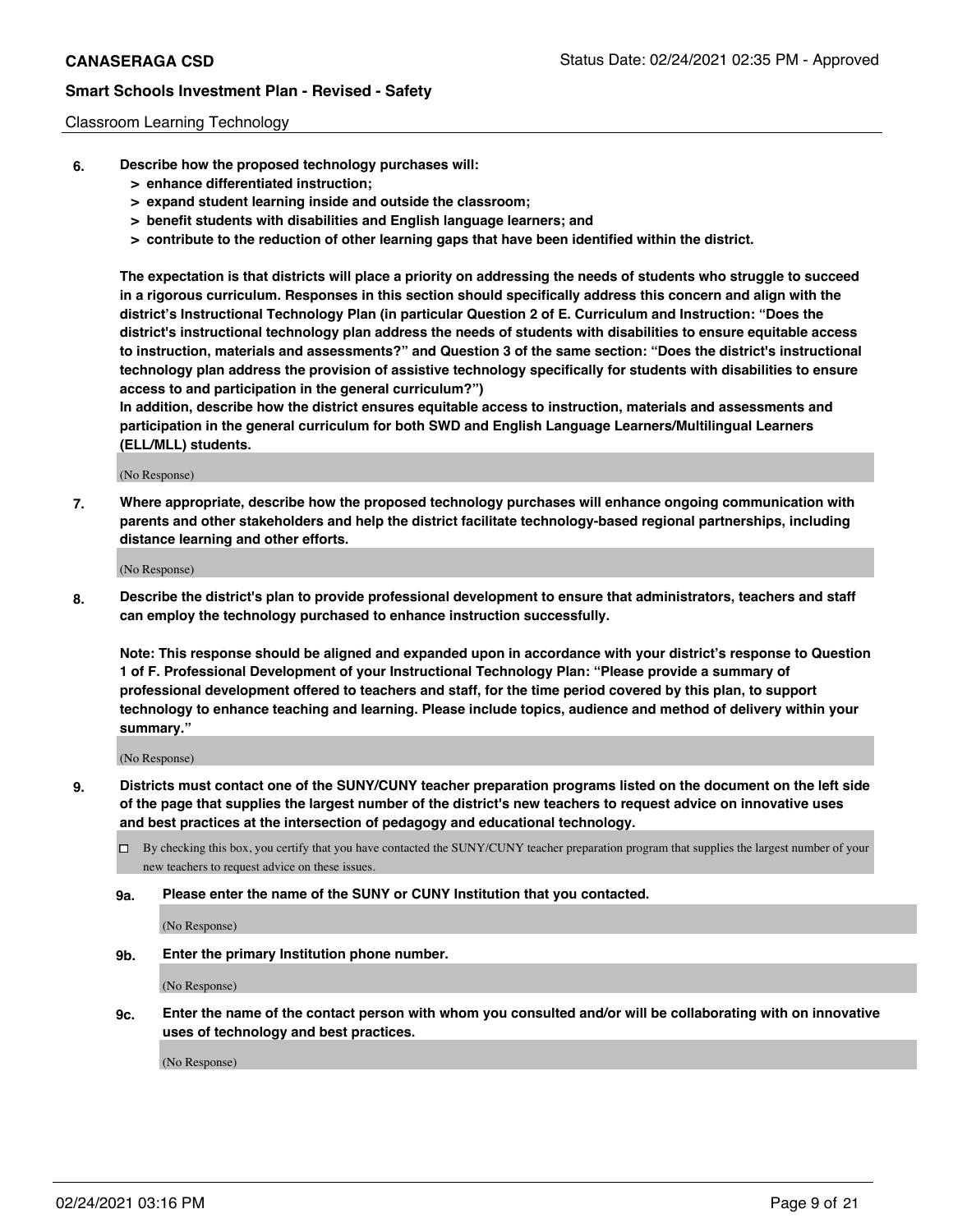#### Classroom Learning Technology

**10. To ensure the sustainability of technology purchases made with Smart Schools funds, districts must demonstrate a long-term plan to maintain and replace technology purchases supported by Smart Schools Bond Act funds. This sustainability plan shall demonstrate a district's capacity to support recurring costs of use that are ineligible for Smart Schools Bond Act funding such as device maintenance, technical support, Internet and wireless fees, maintenance of hotspots, staff professional development, building maintenance and the replacement of incidental items. Further, such a sustainability plan shall include a long-term plan for the replacement of purchased devices and equipment at the end of their useful life with other funding sources.**

 $\square$  By checking this box, you certify that the district has a sustainability plan as described above.

**11. Districts must ensure that devices purchased with Smart Schools Bond funds will be distributed, prepared for use, maintained and supported appropriately. Districts must maintain detailed device inventories in accordance with generally accepted accounting principles.**

By checking this box, you certify that the district has a distribution and inventory management plan and system in place.

#### **12. Please detail the type, quantity, per unit cost and total cost of the eligible items under each sub-category.**

| Select the allowable expenditure<br>type.<br>Repeat to add another item under<br>each type. | Item to be Purchased | Quantity           | Cost per Item         | <b>Total Cost</b> |
|---------------------------------------------------------------------------------------------|----------------------|--------------------|-----------------------|-------------------|
| (No Response)                                                                               | (No Response)        | (No Response)<br>0 | (No Response)<br>0.00 | 0.00              |

#### **13. Final 2014-15 BEDS Enrollment to calculate Nonpublic Sharing Requirement (no changes allowed.)**

|            | <b>Public Enrollment</b> | Nonpublic Enrollment | <b>Total Enrollment</b> | Nonpublic<br>l Percentage |
|------------|--------------------------|----------------------|-------------------------|---------------------------|
| Enrollment | 220                      |                      | 220.00                  | 0.00                      |

#### **14. If you are submitting an allocation for Classroom Learning Technology complete this table.**

|                          | Public School Sub-Allocation | <b>Estimated Nonpublic Loan</b><br>Amount<br>(Based on Percentage Above) | Estimated Total Public and<br>Nonpublic Sub-Allocation |
|--------------------------|------------------------------|--------------------------------------------------------------------------|--------------------------------------------------------|
| Interactive Whiteboards  | (No Response)                | 0.00                                                                     | 0.00                                                   |
| Computer Servers         | (No Response)                | 0.00                                                                     | 0.00                                                   |
| <b>Desktop Computers</b> | (No Response)                | 0.00                                                                     | 0.00                                                   |
| <b>Laptop Computers</b>  | (No Response)                | 0.00                                                                     | 0.00                                                   |
| <b>Tablet Computers</b>  | (No Response)                | 0.00                                                                     | 0.00                                                   |
| <b>Other Costs</b>       | (No Response)                | 0.00                                                                     | 0.00                                                   |
| Totals:                  | 0.00                         | 0                                                                        | 0                                                      |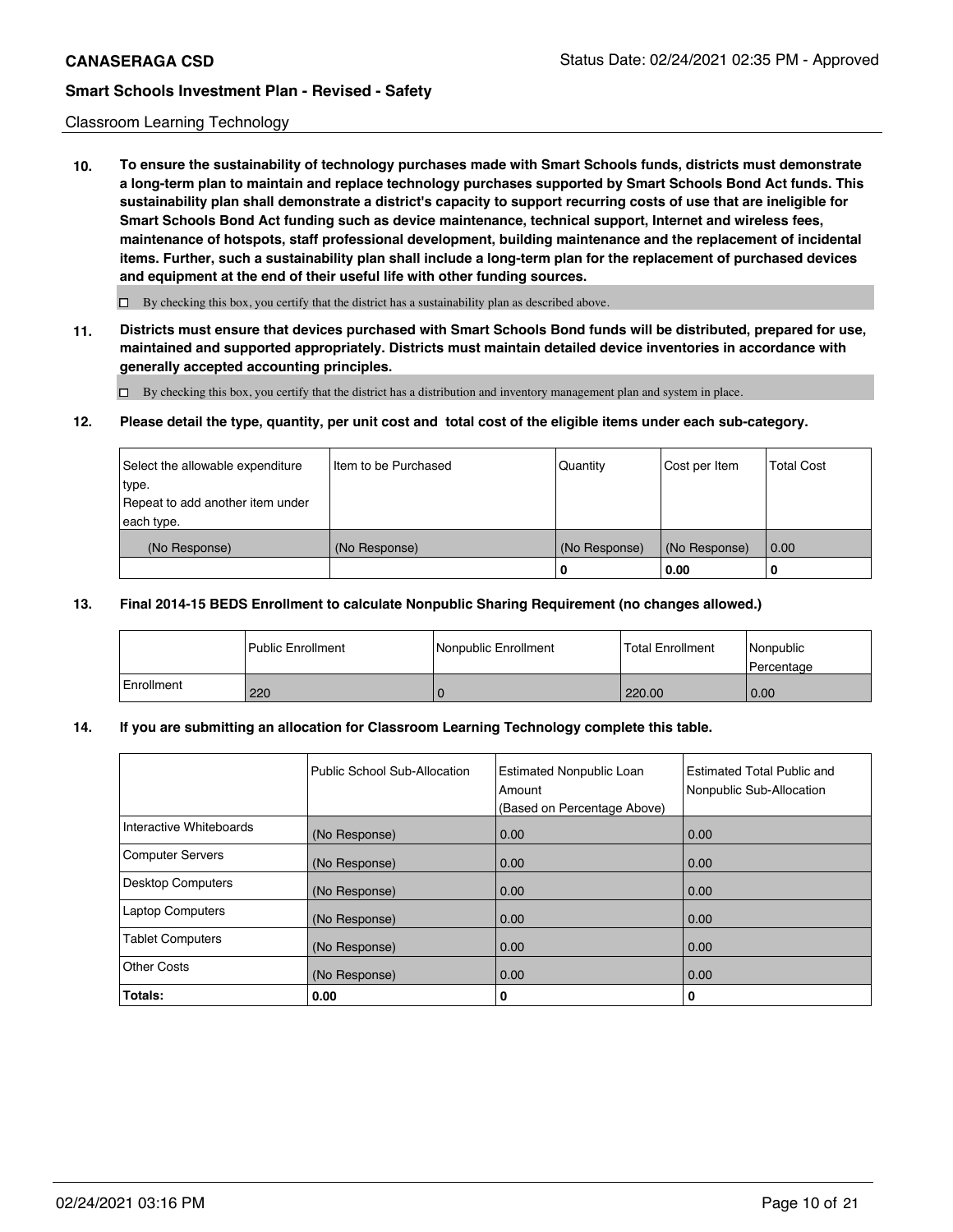#### Pre-Kindergarten Classrooms

**1. Provide information regarding how and where the district is currently serving pre-kindergarten students and justify the need for additional space with enrollment projections over 3 years.**

(No Response)

- **2. Describe the district's plan to construct, enhance or modernize education facilities to accommodate prekindergarten programs. Such plans must include:**
	- **Specific descriptions of what the district intends to do to each space;**
	- **An affirmation that new pre-kindergarten classrooms will contain a minimum of 900 square feet per classroom;**
	- **The number of classrooms involved;**
	- **The approximate construction costs per classroom; and**
	- **Confirmation that the space is district-owned or has a long-term lease that exceeds the probable useful life of the improvements.**

(No Response)

**3. Smart Schools Bond Act funds may only be used for capital construction costs. Describe the type and amount of additional funds that will be required to support ineligible ongoing costs (e.g. instruction, supplies) associated with any additional pre-kindergarten classrooms that the district plans to add.**

(No Response)

**4. All plans and specifications for the erection, repair, enlargement or remodeling of school buildings in any public school district in the State must be reviewed and approved by the Commissioner. Districts that plan capital projects using their Smart Schools Bond Act funds will undergo a Preliminary Review Process by the Office of Facilities Planning.**

**Please indicate on a separate row each project number given to you by the Office of Facilities Planning.**

| Project Number |  |
|----------------|--|
| (No Response)  |  |
|                |  |

**5. Please detail the type, quantity, per unit cost and total cost of the eligible items under each sub-category.**

| Select the allowable expenditure | Item to be purchased | Quantity      | Cost per Item | <b>Total Cost</b> |
|----------------------------------|----------------------|---------------|---------------|-------------------|
| type.                            |                      |               |               |                   |
| Repeat to add another item under |                      |               |               |                   |
| each type.                       |                      |               |               |                   |
| (No Response)                    | (No Response)        | (No Response) | (No Response) | 0.00              |
|                                  |                      | υ             | 0.00          |                   |

**6. If you have made an allocation for Pre-Kindergarten Classrooms, complete this table. Note that the calculated Total at the bottom of the table must equal the Total allocation for this category that you entered in the SSIP Overview overall budget.**

|                                          | Sub-Allocation |
|------------------------------------------|----------------|
| Construct Pre-K Classrooms               | (No Response)  |
| Enhance/Modernize Educational Facilities | (No Response)  |
| <b>Other Costs</b>                       | (No Response)  |
| Totals:                                  | 0.00           |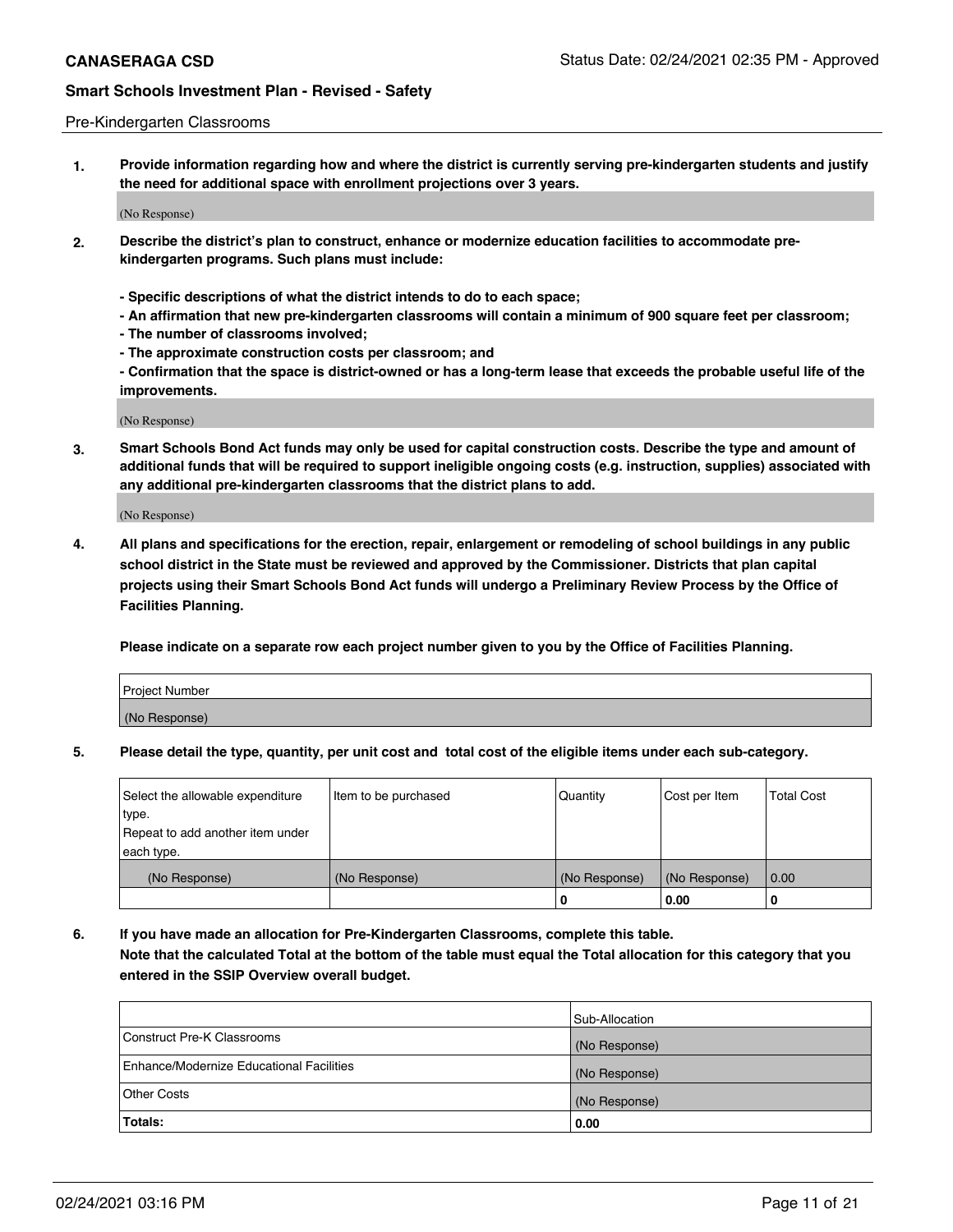Replace Transportable Classrooms

**1. Describe the district's plan to construct, enhance or modernize education facilities to provide high-quality instructional space by replacing transportable classrooms.**

(No Response)

**2. All plans and specifications for the erection, repair, enlargement or remodeling of school buildings in any public school district in the State must be reviewed and approved by the Commissioner. Districts that plan capital projects using their Smart Schools Bond Act funds will undergo a Preliminary Review Process by the Office of Facilities Planning.**

**Please indicate on a separate row each project number given to you by the Office of Facilities Planning.**

| Project Number |  |
|----------------|--|
|                |  |
|                |  |
| (No Response)  |  |
|                |  |

**3. For large projects that seek to blend Smart Schools Bond Act dollars with other funds, please note that Smart Schools Bond Act funds can be allocated on a pro rata basis depending on the number of new classrooms built that directly replace transportable classroom units.**

**If a district seeks to blend Smart Schools Bond Act dollars with other funds describe below what other funds are being used and what portion of the money will be Smart Schools Bond Act funds.**

(No Response)

**4. Please detail the type, quantity, per unit cost and total cost of the eligible items under each sub-category.**

| Select the allowable expenditure<br>∣type. | Item to be purchased | Quantity      | Cost per Item | Total Cost |
|--------------------------------------------|----------------------|---------------|---------------|------------|
| Repeat to add another item under           |                      |               |               |            |
| each type.<br>(No Response)                | (No Response)        | (No Response) | (No Response) | 0.00       |
|                                            |                      | u             | 0.00          | -0         |

**5. If you have made an allocation for Replace Transportable Classrooms, complete this table. Note that the calculated Total at the bottom of the table must equal the Total allocation for this category that you entered in the SSIP Overview overall budget.**

|                                                | Sub-Allocation |
|------------------------------------------------|----------------|
| Construct New Instructional Space              | (No Response)  |
| Enhance/Modernize Existing Instructional Space | (No Response)  |
| Other Costs                                    | (No Response)  |
| Totals:                                        | 0.00           |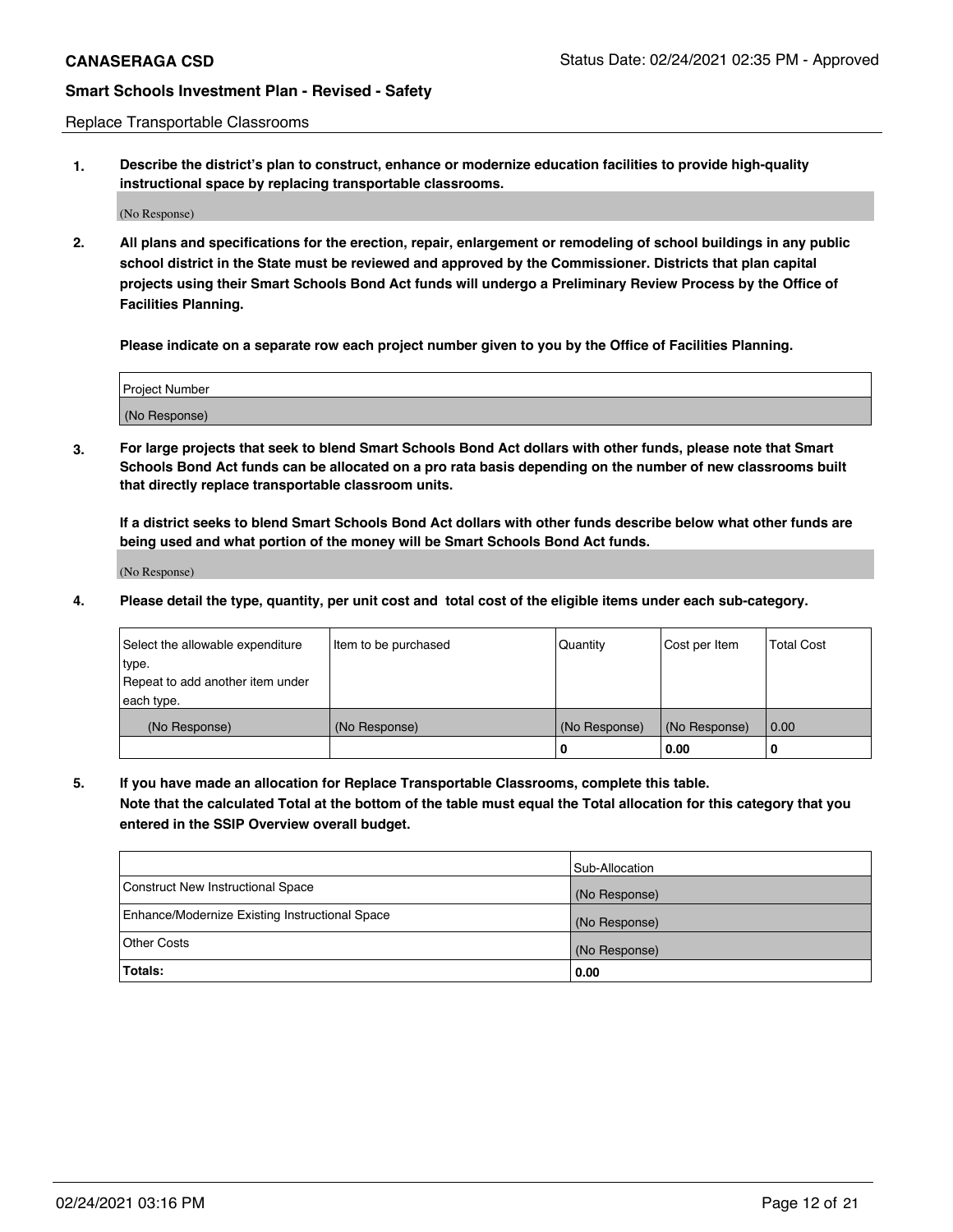#### High-Tech Security Features

## **1. Describe how you intend to use Smart Schools Bond Act funds to install high-tech security features in school buildings and on school campuses.**

Canaseraga Central School believes that all students are more successful when they learn in a safe and secure environment. They also believe that there are multiple components to a safe and secure school.

The first component is the video security system. Canaseraga has a system currently that covers some of the main areas of the school. The first priority is upgrading the existing system. The existing cameras are few and they are low quality analog cameras. The district is proposing with this application to expand the areas of the district covered including both internal and external areas. Additionally the cameras will be upgraded to high resolution digital cameras. No longer will the district depend on shadowy pictures. These high resolution cameras will have the detail required to resolve incidents and concerns. Finally the video recorders will be upgraded. The current system has limited storage capacity. The new recorder will save video for a minimum of one month with additional space for archived events.

The second component that the district wishes to address is the access control system. The district wishes to expand the number of doors that are electronically monitored and respond to swipe cards instead of traditional keys. Keys are very insecure. A swipe card helps the district control access to the doors by who and when. Teachers and Administrators can get in at certain times via specific doors. Parents and community members are only allowed controlled access to other doors on an individual basis. In the event one of the cards is lost it can be deactivated immediately and becomes worthless if it is found. A traditional key remains valuable until the locking cores are replaced. Additionally, the district wants to install a blue light emergency lock down system. In the event of an emergency the building can be locked with the activation of a single button with only access allowed to emergency first responders. Community members approaching the doors will be warned to stay away by flashing blue lights on strategic locations of the building.

The final component of the safety and security application is emergency classroom notification. Canaseraga wishes to install emergency digital units in each classroom. On a day-to-day basis the units appear to be a digital clock or public address system in every classroom and strategic public areas. In the event of an emergency the district can send audio messages to all, some, or an individual unit. They can also scroll digital messages that have been pre-loaded such as "shelter in place" or "Canaseraga CSD will be closing due to inclement weather at noon today." The current system is an unreliable, all or nothing analog audio system. Some areas are not covered by the system due to the age of some of the components. Because the new units will be components of the district's digital IT network the network administrator can monitor and test units at any time increasing the reliability exponentially. The Canaseraga administration will no longer be challenged by unserviced areas that might not receive a critical message in an emergency situation.

**2. All plans and specifications for the erection, repair, enlargement or remodeling of school buildings in any public school district in the State must be reviewed and approved by the Commissioner. Smart Schools plans with any expenditures in the High-Tech Security category require a project number from the Office of Facilities Planning. Districts must submit an SSBA LOI and receive project numbers prior to submitting the SSIP. As indicated on the LOI, some projects may be eligible for a streamlined review and will not require a building permit. Please indicate on a separate row each project number given to you by the Office of Facilities Planning.**

| <b>Project Number</b>               |  |
|-------------------------------------|--|
| $02 - 11 - 02 - 04 - 7 - 999 - 002$ |  |

**3. Was your project deemed eligible for streamlined Review?**

- □ Yes
- **Ø** No
- **4. Include the name and license number of the architect or engineer of record.**

| 'Name                | License Number |
|----------------------|----------------|
| <b>Troy Williams</b> | 41626          |

**5. Please detail the type, quantity, per unit cost and total cost of the eligible items under each sub-category.**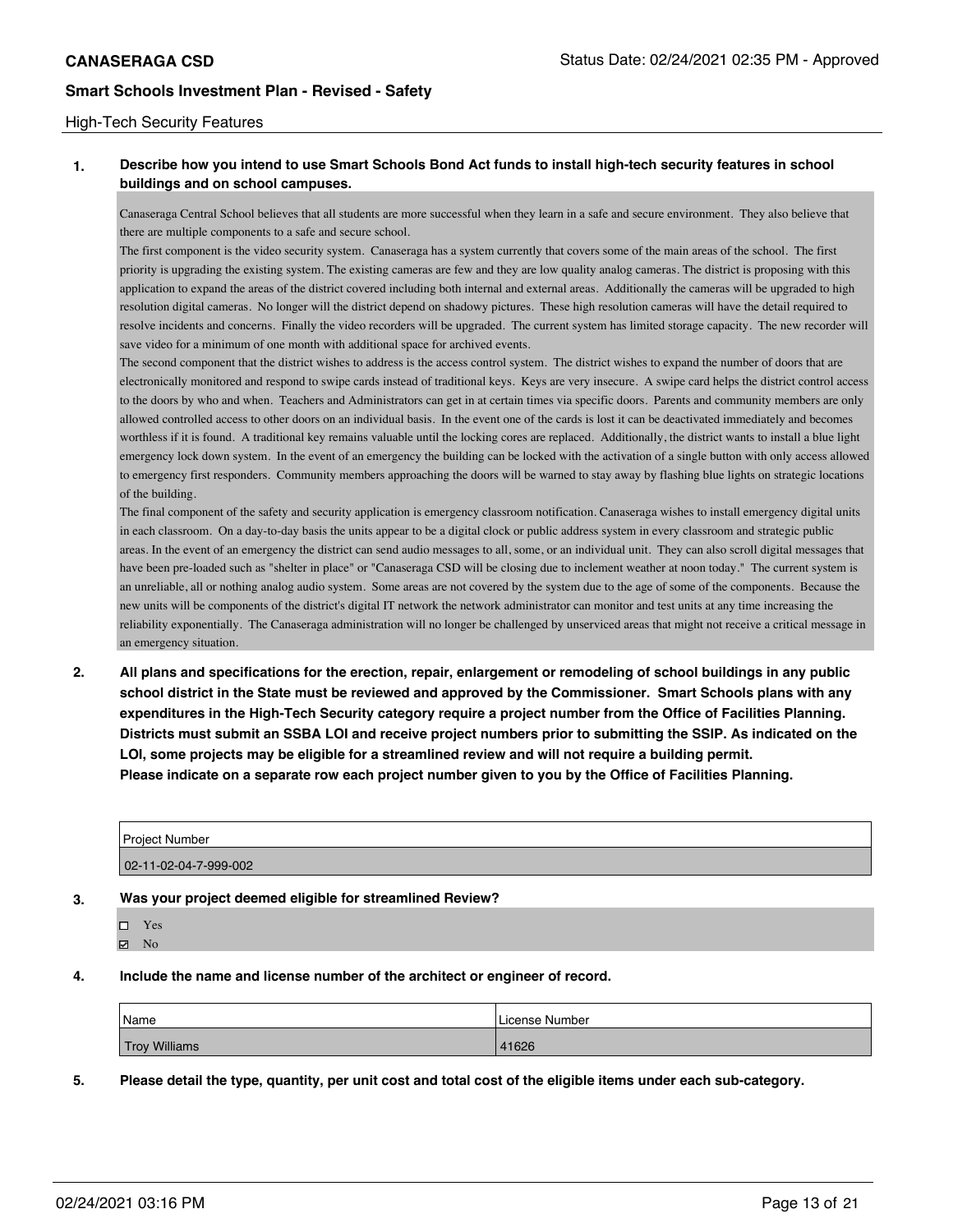| Select the allowable expenditure<br>type.<br>Repeat to add another item under<br>each type. | Item to be purchased                                                                                                                                       | Quantity       | Cost per Item | <b>Total Cost</b> |
|---------------------------------------------------------------------------------------------|------------------------------------------------------------------------------------------------------------------------------------------------------------|----------------|---------------|-------------------|
| <b>Electronic Security System</b>                                                           | Avigilon: NVR4 Value, 6 TB, 1U Rack<br>Mount, Windows 10 IoT Enterprise<br><b>LTSB</b>                                                                     | $\mathbf{1}$   | 3,825.00      | 3,825.00          |
| <b>Electronic Security System</b>                                                           | Avigilon: NVR4, Education Series,<br>96TB, RAID6, No OS                                                                                                    | 1              | 19,550.00     | 19,550.00         |
| <b>Electronic Security System</b>                                                           | Installation                                                                                                                                               | 1              | 178,115.00    | 178,115.00        |
| <b>Electronic Security System</b>                                                           | <b>Professional Services for</b><br>Engineering/Programming/Proj<br>Management/Checkout                                                                    | 1              | 49,916.00     | 49,916.00         |
| <b>Electronic Security System</b>                                                           | Singlewire: InformaCast Advanced<br>Notification - Endpoint Licensing - 50<br>License Bundle (includes first 90 Days<br>of maintenance)                    | $\overline{2}$ | 1,873.00      | 3,746.00          |
| <b>Electronic Security System</b>                                                           | Avigilon: 3x 8MP, WDR, LightCatcher,<br>5.2mm, Camera Only                                                                                                 | 3              | 1,785.00      | 5,355.00          |
| <b>Electronic Security System</b>                                                           | Advanced Network Devices: IP Extra<br>Large Signboard with Flashers, 2-way<br>Audio, PoE/SIP, 51.92in long overall,<br>SS construction, Includes Enclosure | $\mathbf{1}$   | 1,591.00      | 1,591.00          |
| <b>Electronic Security System</b>                                                           | Avigilon: 3x 5MP, WDR, LightCatcher,<br>2,8mm, Camera Only                                                                                                 | $\overline{4}$ | 1,530.00      | 6,120.00          |
| <b>Electronic Security System</b>                                                           | Avigilon: 3x 3MP, WDR, LightCatcher,<br>2.8mm, Camera Only                                                                                                 | 3              | 1,407.00      | 4,221.00          |
| <b>Electronic Security System</b>                                                           | <b>Advanced Network Devices: IP Clock</b><br>with Flashers (Large), 2-way Audio,<br>PoE/SIP, 28in long overall, SS<br>construction, Includes Enclosure     | 11             | 1,094.00      | 12,034.00         |
| <b>Electronic Security System</b>                                                           | Avigilon: 6MP Outdoor Pendant Dome, 1<br>4.9-8mm f/1.8 P-iris lens, WDR, LC<br>Tech, D/N, and Next-Gen Analytics                                           |                | 999.00        | 999.00            |
| <b>Electronic Security System</b>                                                           | Avigilon: 5MP Outdoor Pendant Dome,<br>9-22mm f/1.6 P-iris lens, WDR, LC<br>Tech, D/N, and Next-Gen Analytics                                              | $\mathbf{1}$   | 965.00        | 965.00            |
| <b>Electronic Security System</b>                                                           | Avigilon: 6MP Indoor Surface Dome,<br>4.9-8mm f/1.8 P-iris lens, WDR, LC<br>Tech, D/N, and Next-Gen Analytics                                              | $\mathbf{1}$   | 922.00        | 922.00            |
| <b>Electronic Security System</b>                                                           | <b>Advanced Network Devices: IP Clock</b><br>with Flashers (Small), 2-way Audio,<br>PoE/SIP, 18in long overall, SS<br>construction, Includes Enclosure     | 6              | 895.00        | 5,370.00          |
| <b>Electronic Security System</b>                                                           | <b>Advanced Network Devices: IP</b><br>Speaker with Display and Flashers, 2-                                                                               | 34             | 825.00        | 28,050.00         |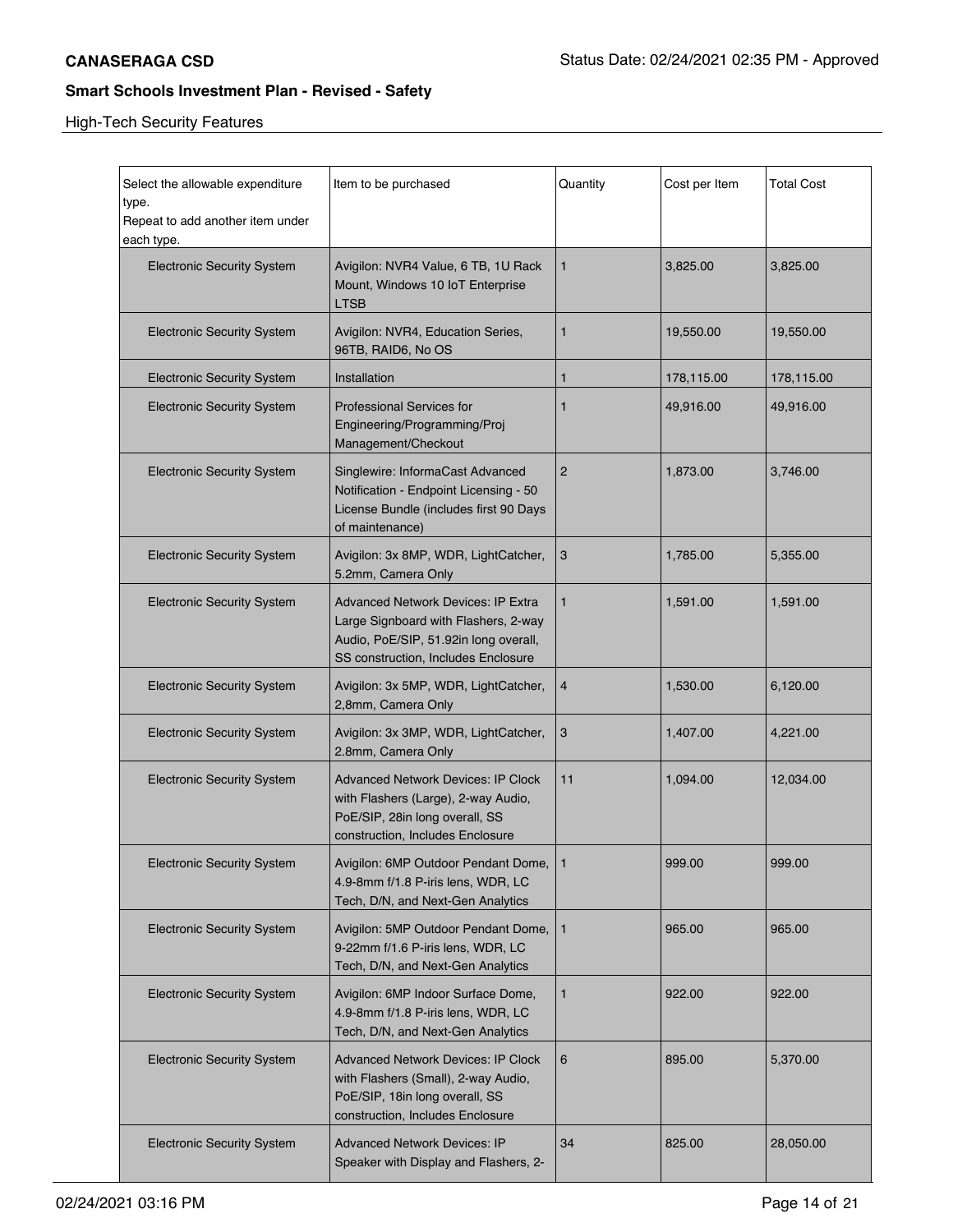| Select the allowable expenditure<br>type.<br>Repeat to add another item under<br>each type. | Item to be purchased                                                                                                                              | Quantity       | Cost per Item | Total Cost |
|---------------------------------------------------------------------------------------------|---------------------------------------------------------------------------------------------------------------------------------------------------|----------------|---------------|------------|
|                                                                                             | way Audio, PoE/SIP, Enclosure Not<br>Included                                                                                                     |                |               |            |
| <b>Electronic Security System</b>                                                           | Avigilon: 4MP Indoor Surface Dome,<br>3.3-9mm f/1.3 P-iris lens, WDR, LC<br>Tech, D/N, and Next-Gen Analytics                                     | 14             | 801.00        | 11,214.00  |
| <b>Electronic Security System</b>                                                           | <b>Advanced Network Devices: Zone</b><br>Controller, IP Endpoint with Analog<br>Audio Out, Local Mic Input, GPIO<br>Trigger Capabilities, PoE/SIP | $\overline{4}$ | 624.00        | 2,496.00   |
| <b>Electronic Security System</b>                                                           | Mid Atlantic: EWR Series Wall Mount<br>Rack, 17                                                                                                   | $\overline{2}$ | 550.00        | 1,100.00   |
| <b>Electronic Security System</b>                                                           | Singlewire: One-Time Onboarding Fee<br>- TIER 1                                                                                                   | $\mathbf{1}$   | 520.00        | 520.00     |
| <b>Electronic Security System</b>                                                           | <b>Advanced Network Devices: IP Zone</b><br>Controller Module, Line Out,<br>Informacast Enabled                                                   | $\overline{4}$ | 488.00        | 1,952.00   |
| <b>Electronic Security System</b>                                                           | AtlasIED: 100W Single Channel Pole<br><b>Mount Amplifier</b>                                                                                      | $\overline{4}$ | 420.00        | 1,680.00   |
| <b>Electronic Security System</b>                                                           | Avigilon: NVR4 Standard Redundant<br>Hot-Swappable Power Supply, NA<br>Power Cord, for 24 through 96TB<br><b>Models</b>                           | $\mathbf{1}$   | 395.00        | 395.00     |
| <b>Electronic Security System</b>                                                           | Avigilon: NVR4 Value Redundant Hot-<br>Swappable Power Supply, NA Power<br>Cord                                                                   | $\mathbf{1}$   | 349.00        | 349.00     |
| <b>Electronic Security System</b>                                                           | Microsoft: Windows Server Standard<br>2019 Licensing, 16 core Licenses,<br>Academic                                                               | $\mathbf{1}$   | 312.00        | 312.00     |
| <b>Electronic Security System</b>                                                           | American Wire Guards: 29                                                                                                                          | $\mathbf{1}$   | 285.00        | 285.00     |
| <b>Electronic Security System</b>                                                           | Barix: Barionet 50, Prog I/O Device<br>Server w/Web Server, Modbus/TCP<br>and SNMP, 2 Serial Ports, 4 DI, 4 DO                                    | $\sqrt{3}$     | 192.00        | 576.00     |
| <b>Electronic Security System</b>                                                           | Valcom: Dynamic Desk Paging<br>Microphone                                                                                                         | $\mathbf{1}$   | 167.00        | 167.00     |
| <b>Electronic Security System</b>                                                           | Mid Atlantic: Rackmount Power, 9<br>Outlet, 15A, Basic Surge, Pilot Light                                                                         | $\sqrt{2}$     | 156.00        | 312.00     |
| <b>Electronic Security System</b>                                                           | AtlasIED: Compact Outdoor Surface<br>Mount Analog Speaker/Horn, 25W at<br>8-Ohm                                                                   | 3              | 154.00        | 462.00     |
| <b>Electronic Security System</b>                                                           | American Wire Guards: 52                                                                                                                          | 1              | 150.00        | 150.00     |
| <b>Electronic Security System</b>                                                           | Crucial: RAM, 16GB, DDR4, DIMM<br>288-pin, 2666 MHz, PC4-21300, ECC                                                                               | $\overline{2}$ | 136.00        | 272.00     |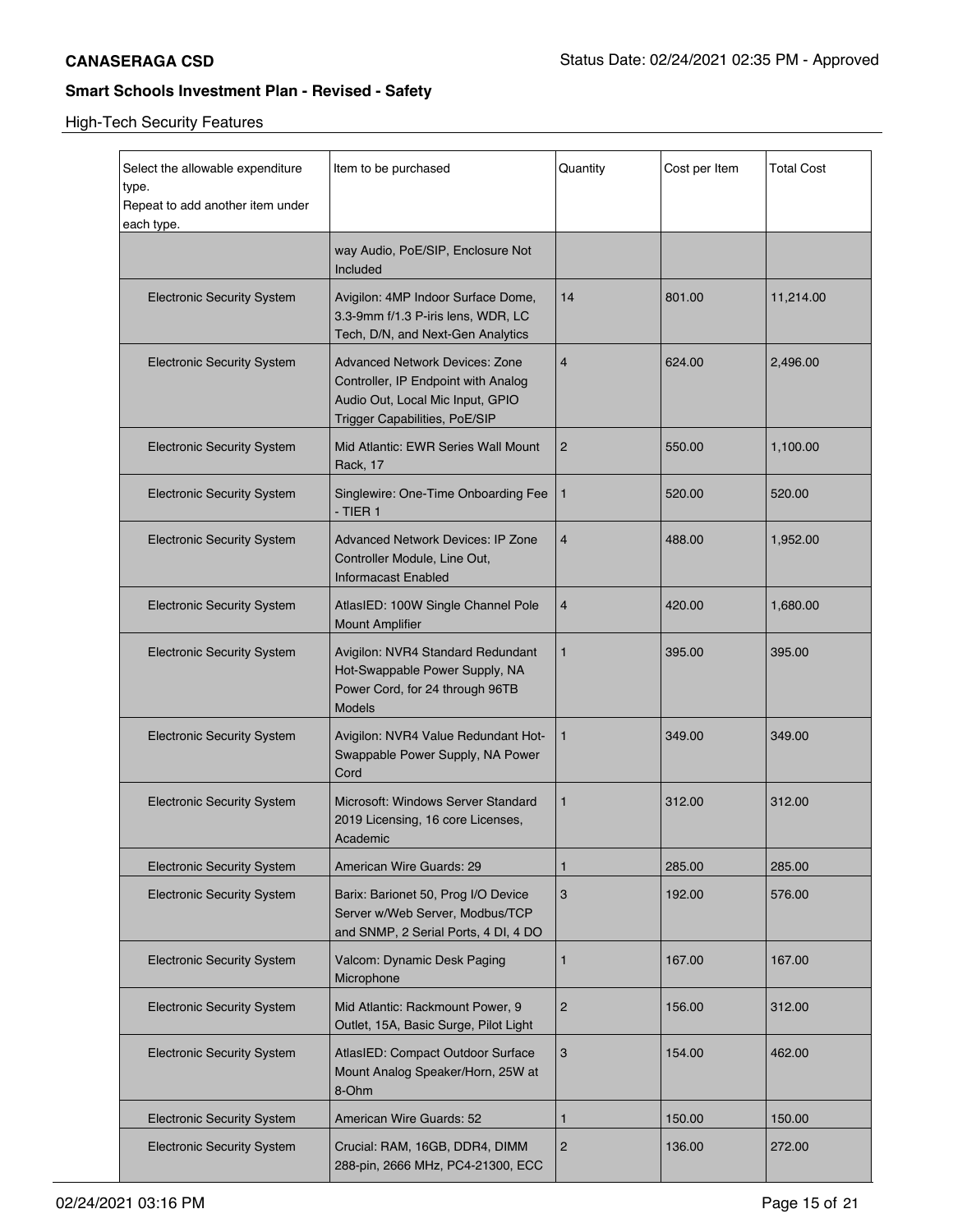| Select the allowable expenditure<br>type.<br>Repeat to add another item under<br>each type. | Item to be purchased                                                                                         | Quantity | Cost per Item | <b>Total Cost</b> |
|---------------------------------------------------------------------------------------------|--------------------------------------------------------------------------------------------------------------|----------|---------------|-------------------|
| <b>Electronic Security System</b>                                                           | Avigilon: Pendant Mount Adapter, must   7<br>order (1) IRPTZ-MNT-WALL1 or -<br>NPTA1 and (1) H4AMH-DO-COVR1  |          | 136.00        | 952.00            |
| <b>Electronic Security System</b>                                                           | Avigilon: Clear Dome Bubble and<br>Cover for Surface or Pendant Mount                                        | 7        | 136.00        | 952.00            |
| <b>Electronic Security System</b>                                                           | Avigilon: In-ceiling Adapter, must order<br>(1) H4AMH-DC-COVR1                                               | 3        | 128.00        | 384.00            |
| <b>Electronic Security System</b>                                                           | Avigilon: Single Port PoE Injector<br>Gigabit, 60W, for H4IR PTZ, Indoor<br>Install, Temp Range 14-113 deg F | 10       | 128.00        | 1,280.00          |
| <b>Electronic Security System</b>                                                           | Bogen: 15-Watt Flange-mounted<br>Reentrant Type Horn, 70/25V                                                 | 13       | 110.00        | 1,430.00          |
| <b>Electronic Security System</b>                                                           | Bogen: Ceiling Speaker, Drop-In, 2' x<br>2', 25/70V, Bright White                                            | 49       | 84.00         | 4,116.00          |
| <b>Electronic Security System</b>                                                           | Bogen: Ceiling Speaker, Drop-In, 2' x<br>2', 8-Ohm, Bright White                                             | 9        | 83.00         | 747.00            |
| <b>Electronic Security System</b>                                                           | Avigilon: Pendant Wall Arm Adapter for   7<br>use w/H4AMH-AD-PEND1 or H4<br><b>IRPTZ</b>                     |          | 81.00         | 567.00            |
| <b>Electronic Security System</b>                                                           | Avigilon: Corner Mount Bracket                                                                               | 4        | 77.00         | 308.00            |
| <b>Electronic Security System</b>                                                           | Panda Security: Adaptive Defense 360<br>License, 1-Year                                                      | 1        | 68.00         | 68.00             |
| <b>Electronic Security System</b>                                                           | Mid Atlantic: UFA Rackshelf, 1RU,<br>14.5                                                                    | 2        | 65.00         | 130.00            |
| <b>Electronic Security System</b>                                                           | Unity: 12x12x4in Screw Cover Enc<br>w/KO's and Perforated Back-Plate                                         | 6        | 65.00         | 390.00            |
| <b>Electronic Security System</b>                                                           | Avigilon: Single port Gigabit 802.3at<br>PoE Plus injector, Class 4 - NA power<br>cord                       |          | 64.00         | 64.00             |
| <b>Electronic Security System</b>                                                           | Avigilon: Clear Dome Bubble and<br>Cover for In-ceiling Mount                                                | 3        | 60.00         | 180.00            |
| <b>Electronic Security System</b>                                                           | Ditek Corp.: PoE Surge Protection,<br>RJ45, 48 V Protection, 72 V Clamp                                      | 9        | 60.00         | 540.00            |
| <b>Electronic Security System</b>                                                           | AtlasIED: APF Series Square Surface<br>Enclosure 6                                                           | 3        | 59.00         | 177.00            |
| <b>Electronic Security System</b>                                                           | Bogen: Surface-mount Enclosure,<br>White, for FMH15T                                                         | 28       | 58.00         | 1,624.00          |
| <b>Electronic Security System</b>                                                           | <b>Advanced Network Devices: Surface</b><br>Mount Enclosure for IPSWD Models                                 | 34       | 57.00         | 1,938.00          |
| <b>Electronic Security System</b>                                                           | AtlasIED: APF Series Square<br><b>Recessed Grille</b>                                                        | 3        | 47.00         | 141.00            |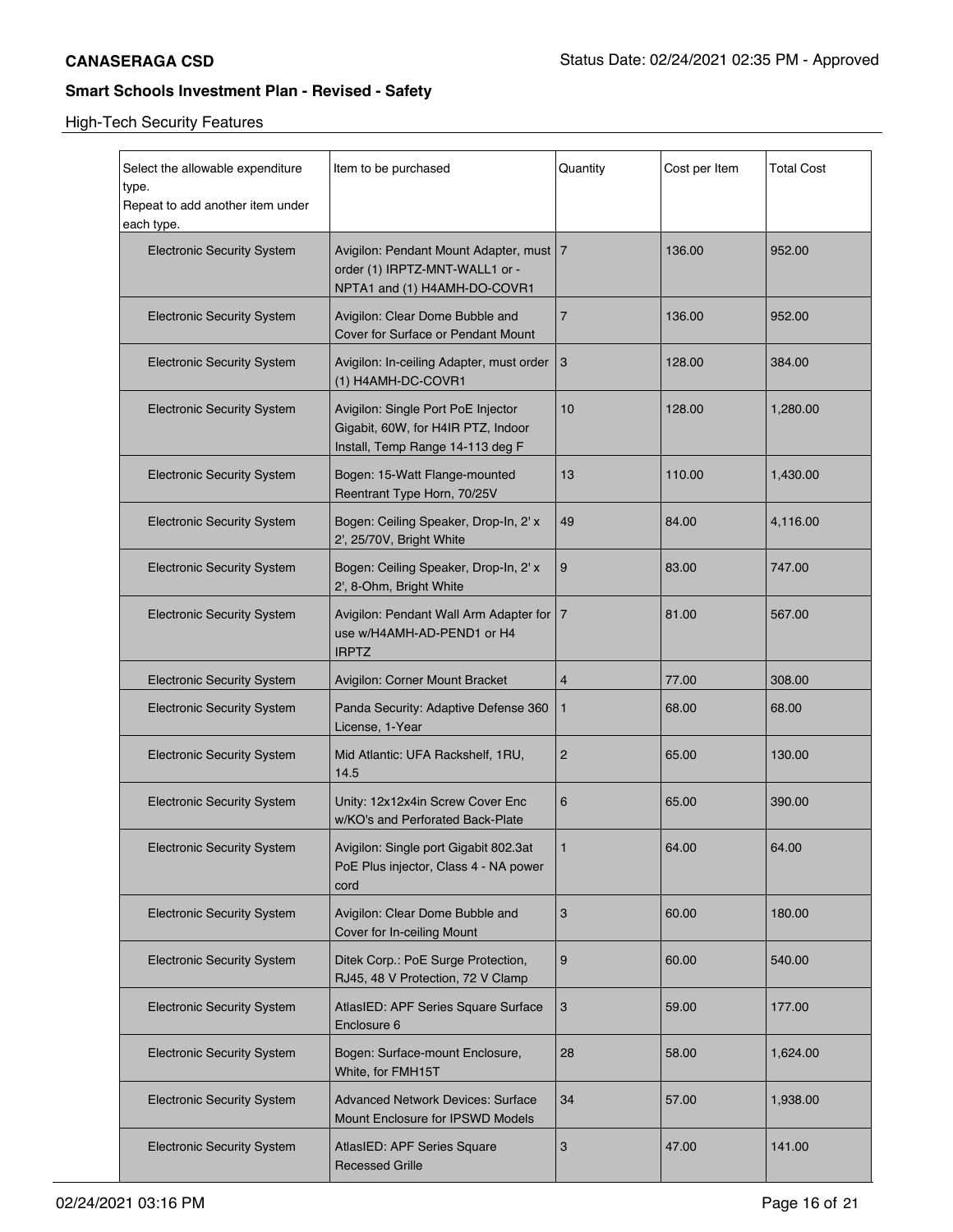| Select the allowable expenditure<br>type.      | Item to be purchased                                                                                 | Quantity       | Cost per Item | Total Cost |
|------------------------------------------------|------------------------------------------------------------------------------------------------------|----------------|---------------|------------|
| Repeat to add another item under<br>each type. |                                                                                                      |                |               |            |
| <b>Electronic Security System</b>              | Bogen: Heavy Duty Grille, White, Use<br>with BBFM6, BBSM6                                            | 13             | 43.00         | 559.00     |
| <b>Electronic Security System</b>              | AtlasIED: 8                                                                                          | 1              | 43.00         | 43.00      |
| <b>Electronic Security System</b>              | AtlasIED: 11 5/8                                                                                     | 1              | 43.00         | 43.00      |
| <b>Electronic Security System</b>              | AtlasIED: 11 1/2                                                                                     | 1              | 38.00         | 38.00      |
| <b>Electronic Security System</b>              | AtlasIED: Rack Mount Kit for Half<br>Width Rack Amplifier Units                                      | 4              | 29.00         | 116.00     |
| <b>Electronic Security System</b>              | Bogen: Adapter Ring, Fits FMH15T to<br>SGHD8                                                         | 13             | 26.00         | 338.00     |
| <b>Electronic Security System</b>              | Mid Atlantic: Latch for UD Series<br><b>Drawers</b>                                                  | $\overline{c}$ | 17.00         | 34.00      |
| <b>Electronic Security System</b>              | Mid Atlantic: Forward Small Device<br>Mounting Clamps, 4-pack                                        | $\overline{c}$ | 15.00         | 30.00      |
| <b>Electronic Security System</b>              | Microsoft: Windows Server Standard<br>2019 Licensing, 1 user CAL, Academic                           | 5              | 11.00         | 55.00      |
| <b>Electronic Security System</b>              | Singlewire: 1 Year Maintenance - Per<br>Endpoint License - TIER A (Qty 50 -<br>200)                  | 100            | 10.00         | 1,000.00   |
| <b>Electronic Security System</b>              | Leviton: eXtreme Cat6 QuickPort Jack,<br>White                                                       | 83             | 9.00          | 747.00     |
| <b>Electronic Security System</b>              | Tripp Lite: 10ft Cat6 Gb Snagless<br>Molded UTP Patch Cable, Orange                                  | 81             | 9.00          | 729.00     |
| <b>Electronic Security System</b>              | Tripp Lite: 3ft Cat6 Gb Snagless<br>Molded UTP Patch Cable, Orange                                   | 79             | 5.00          | 395.00     |
| <b>Electronic Security System</b>              | Singlewire: InformaCast Mobile - 1<br>Year Subscription - TIER 1                                     | 250            | 5.00          | 1,250.00   |
| <b>Electronic Security System</b>              | Tripp Lite: 1ft Cat6 Gb Snagless<br>Molded UTP Patch Cable, Orange                                   | 13             | 5.00          | 65.00      |
| <b>Electronic Security System</b>              | Leviton: Surface Mount QuickPort Box,<br>Plenum Rated, 1-Port, White                                 | 83             | 2.00          | 166.00     |
| <b>Entry Control System</b>                    | Avigilon 2 Door Inteligent controller                                                                | 1              | 3,116.00      | 3,116.00   |
| <b>Entry Control System</b>                    | Avigilon: 2-Door Intelligent Controller,<br>8 In, 4 Relay Outputs, 12-24Vdc,<br>RS485 (Replaces 2DR) | 3              | 1,054.00      | 3,162.00   |
| <b>Entry Control System</b>                    | Avigilon: ACM Badging Application<br>Software License v6, 1 per Appliance                            | 1              | 708.00        | 708.00     |
| <b>Entry Control System</b>                    | Avigilon: 2-Door Interface Module, Mag<br>or Wiegand, 8 In, 6 Relay Outputs, 12-<br>24Vdc, RS485     | $\overline{2}$ | 582.00        | 1,164.00   |
| <b>Entry Control System</b>                    | Avigilon: 1-Door Intelligent Controller,                                                             | 1              | 561.00        | 561.00     |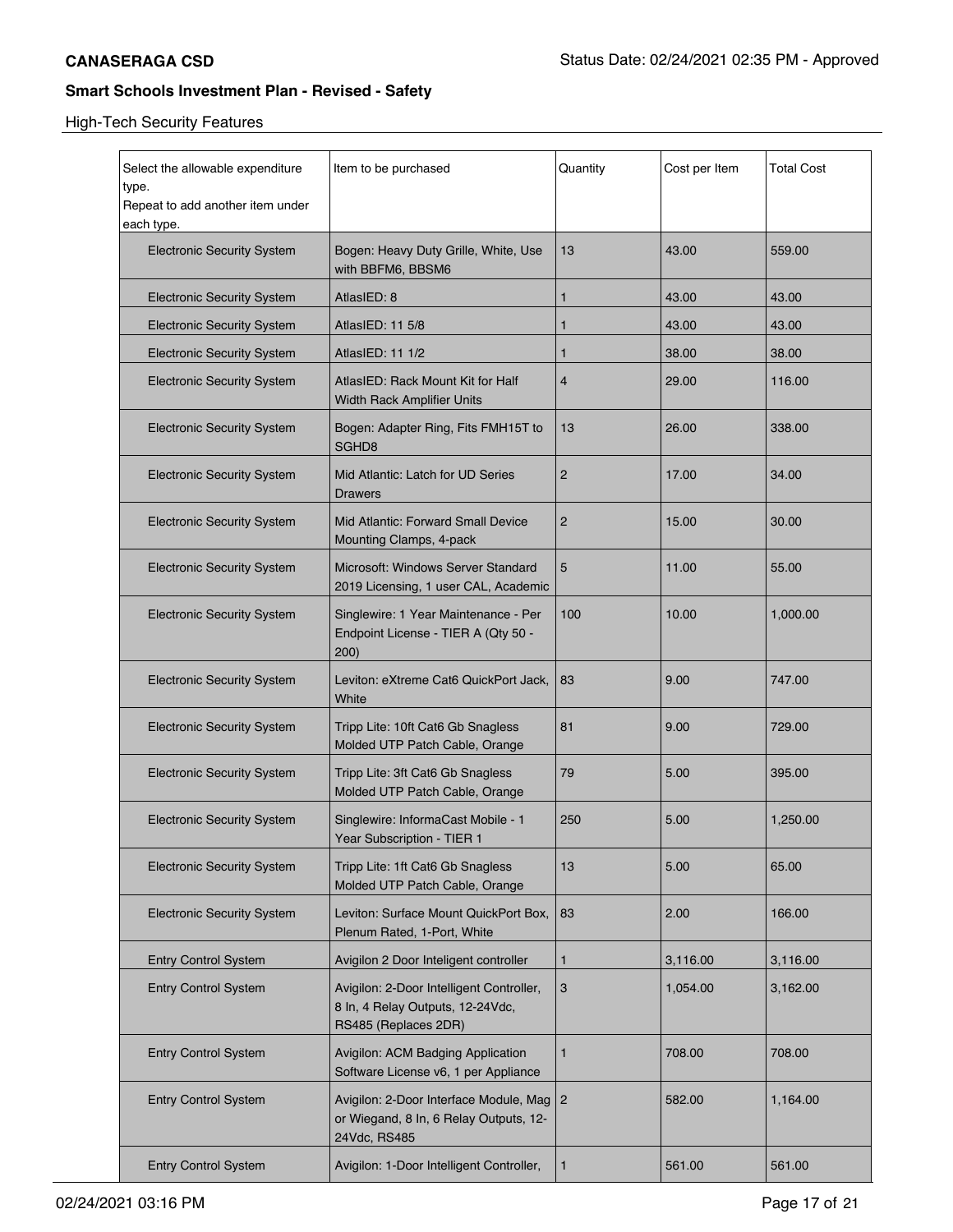| Select the allowable expenditure<br>type.<br>Repeat to add another item under<br>each type. | Item to be purchased                                                                                                                    | Quantity       | Cost per Item | Total Cost |
|---------------------------------------------------------------------------------------------|-----------------------------------------------------------------------------------------------------------------------------------------|----------------|---------------|------------|
|                                                                                             | 2 In, 2 Relay Outputs, PoE/PoE+ or<br>12Vdc, RS485 (Replaces 1DR)                                                                       |                |               |            |
| <b>Entry Control System</b>                                                                 | HID: iCLASS Cards, PVC, 2kb, Prog,<br>White, Seq Matching Encoded/Printed<br>(lnk), NSP, 26b, 100-pack                                  | $\overline{2}$ | 405.00        | 810.00     |
| <b>Entry Control System</b>                                                                 | Siemens: 24x36in Panel Enclosure,<br><b>Hinged Door</b>                                                                                 | 1              | 334.00        | 334.00     |
| <b>Entry Control System</b>                                                                 | Altronix: Offline Switching Power<br>Supply, 115 Vac, 24 Vdc 12 A Output,<br>with AC Fail & Low Battery Alarm                           | $\mathbf{1}$   | 327.00        | 327.00     |
| <b>Entry Control System</b>                                                                 | Avigilon: 1-Door Interface Module, Mag   1<br>or Wiegand, 2 In, 2 Relay Outputs, 12-<br>24Vdc, RS485                                    |                | 293.00        | 293.00     |
| <b>Entry Control System</b>                                                                 | Altronix: NAC Power Extender, 4 A @<br>120 Vac In, 2.5 A @ 24 Vdc per<br>Output, on-board strobe sync                                   | $\overline{2}$ | 287.00        | 574.00     |
| <b>Entry Control System</b>                                                                 | HID: iClass/multiClass SE R15/RP15<br>Reader, HID Prox, Legacy, Wiegand,<br><b>Black</b>                                                | 1              | 252.00        | 252.00     |
| <b>Entry Control System</b>                                                                 | Aiphone: Stainles Steel Flush Mount 2-<br>gang Door Station, Audio Only                                                                 | 2              | 249.00        | 498.00     |
| <b>Entry Control System</b>                                                                 | Aiphone: 3 CALL MASTER STATION<br>WITH SELECTIVE DOOR RELEASE                                                                           | 1              | 235.00        | 235.00     |
| <b>Entry Control System</b>                                                                 | Siemens: 24x24in Panel Enclosure,<br><b>Hinged Door</b>                                                                                 | $\overline{2}$ | 234.00        | 468.00     |
| <b>Entry Control System</b>                                                                 | Altronix: Offline Switching Power<br>Supply, 115 Vac, 24 Vdc 10 A Output,<br>with AC Fail & Low Battery Alarm                           | 3              | 203.00        | 609.00     |
| <b>Entry Control System</b>                                                                 | Bosch: ATM Style Alpha-Numeric<br>Keypad, SDI2 Bus, 80 mA In-Alarm<br>(req. V2.00 G-Series Panel)                                       | $\mathbf{1}$   | 172.00        | 172.00     |
| <b>Entry Control System</b>                                                                 | The Housing Company: Lexan<br>Polycarbonate Housing for Readers,<br>7x13x4in, w/Keylock                                                 | 1              | 153.00        | 153.00     |
| <b>Entry Control System</b>                                                                 | Siemens: 16x19in Panel Enclosure,<br><b>Hinged Door</b>                                                                                 | 1              | 150.00        | 150.00     |
| <b>Entry Control System</b>                                                                 | The Housing Company: Single-Head<br>Reader Pedestal, 42in High, Black                                                                   | 1              | 142.00        | 142.00     |
| <b>Entry Control System</b>                                                                 | Allen-Bradley: Micro810 PLC, 24<br>Vac/dc Power, 8 DI (24 Vac/dc), 4 DO<br>(Relays), (4) Programmable AI shared<br>w/4 of the DC Inputs | $\overline{2}$ | 131.00        | 262.00     |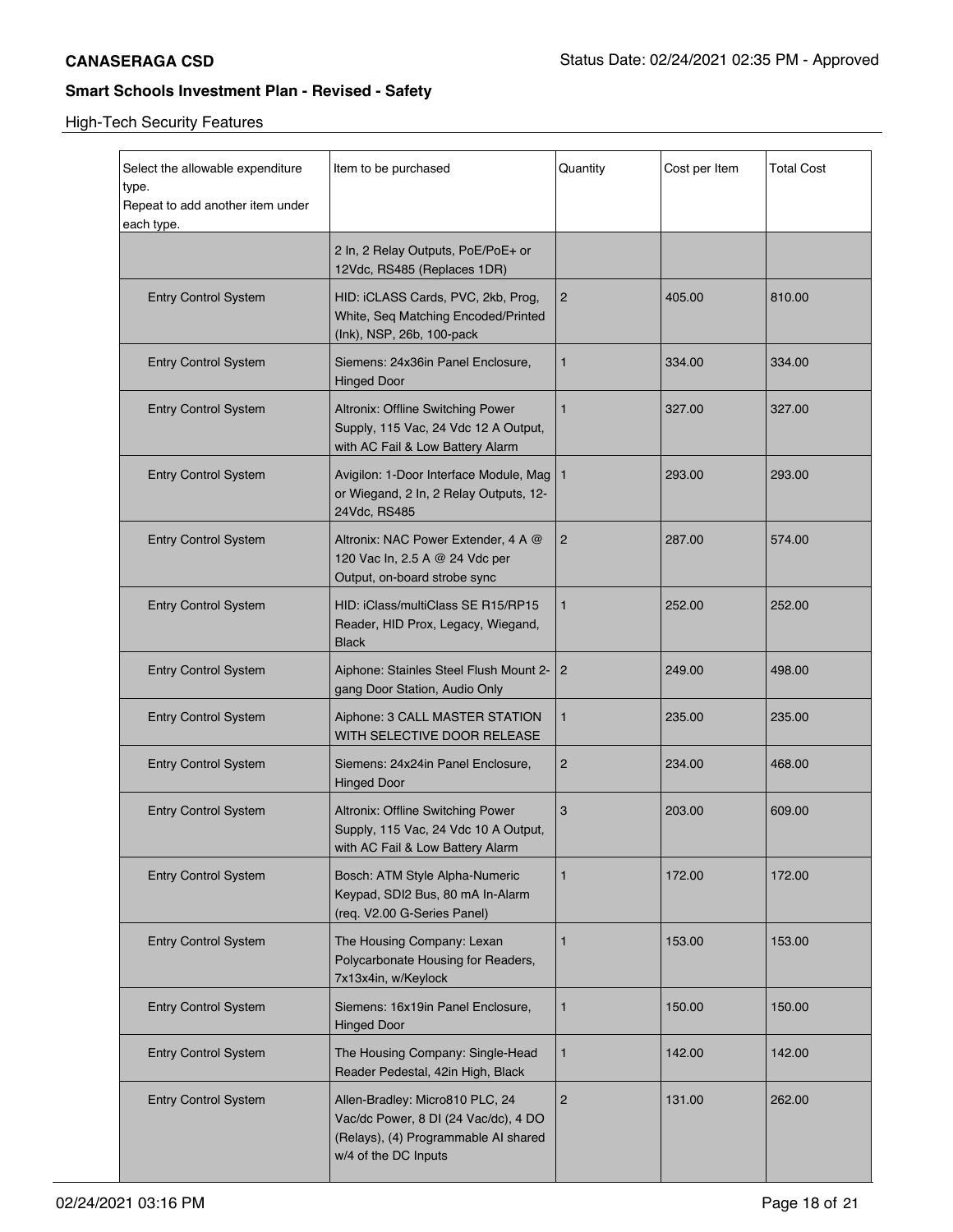| Select the allowable expenditure<br>type.<br>Repeat to add another item under<br>each type. | Item to be purchased                                                                                                                  | Quantity       | Cost per Item | Total Cost |
|---------------------------------------------------------------------------------------------|---------------------------------------------------------------------------------------------------------------------------------------|----------------|---------------|------------|
| <b>Entry Control System</b>                                                                 | Aiphone: Surface Mount Box for 2-<br><b>Gang Stainless Steel Stations</b>                                                             | $\overline{c}$ | 112.00        | 224.00     |
| <b>Entry Control System</b>                                                                 | Bosch: 8 Relay Module for SDI2, Form<br>C, 1 A @ 5-24 Vdc, Modular<br>Interconnect                                                    | $\mathbf{1}$   | 108.00        | 108.00     |
| <b>Entry Control System</b>                                                                 | Aiphone: 12VDC, 2.5AMP POWER<br><b>SUPPLY</b>                                                                                         | 1              | 91.00         | 91.00      |
| <b>Entry Control System</b>                                                                 | STI: Yellow Stopper Station, Indoor<br>Only, Flush or Surface Mount, Button<br>w/Cover, Momentary, Non-Illuminated,<br>Lockdown Label | 3              | 82.00         | 246.00     |
| <b>Entry Control System</b>                                                                 | Bosch: Passive Infrared REX, 12-<br>30Vdc @ 26mA, Surface Mount, Form<br>C Contacts                                                   | 15             | 79.00         | 1,185.00   |
| <b>Entry Control System</b>                                                                 | Microsoft: LifeCam Studio 1080p HD<br>Webcam, for Badging                                                                             | 1              | 79.00         | 79.00      |
| <b>Entry Control System</b>                                                                 | Bosch: Popex Module for up to 100<br>POPITs, SDI2 bus comm to Intrusion<br><b>Control Panel</b>                                       | 1              | 75.00         | 75.00      |
| <b>Entry Control System</b>                                                                 | System Sensor: SpectrAlert Advance<br>Outdoor Plain White Strobe, Wall<br>Mount, Clear Lens, High Candela,<br>12/24 Vdc               | 10             | 71.00         | 710.00     |
| <b>Entry Control System</b>                                                                 | <b>MS Sedco: ClearPath Wireless</b><br>Transmitter, Powered by standard 9V<br>Battery, Dim. 2.25x4.75x4.75 in.<br>(LxWxH)             | 4              | 56.00         | 224.00     |
| <b>Entry Control System</b>                                                                 | MS Sedco: ClearPath Multi-Mode<br>Wireless Receiver, Input Voltage 12-<br>24VAC/DC, Dim. 4x2x1 in. (LxWxH)                            | 2              | 55.00         | 110.00     |
| <b>Entry Control System</b>                                                                 | MS Sedco: Blue ADA<br>Faceplate/Switch for CP/TX<br>Transmitter                                                                       | 4              | 49.00         | 196.00     |
| <b>Entry Control System</b>                                                                 | Bosch: Plug-In Telephone<br>Communicator                                                                                              | 1              | 49.00         | 49.00      |
| <b>Entry Control System</b>                                                                 | Altronix: 28 Vac 100 VA 3.57 Amp<br>Transformer                                                                                       | 1              | 35.00         | 35.00      |
| <b>Entry Control System</b>                                                                 | Altronix: 6/12/24 Vdc 2.5 A, Switching<br>Power Supply                                                                                | 1              | 35.00         | 35.00      |
| <b>Entry Control System</b>                                                                 | System Sensor: L-Series Indoor Plain<br>White Strobe, Wall Mount, Clear Lens,<br>12/24 Vdc                                            | 1              | 35.00         | 35.00      |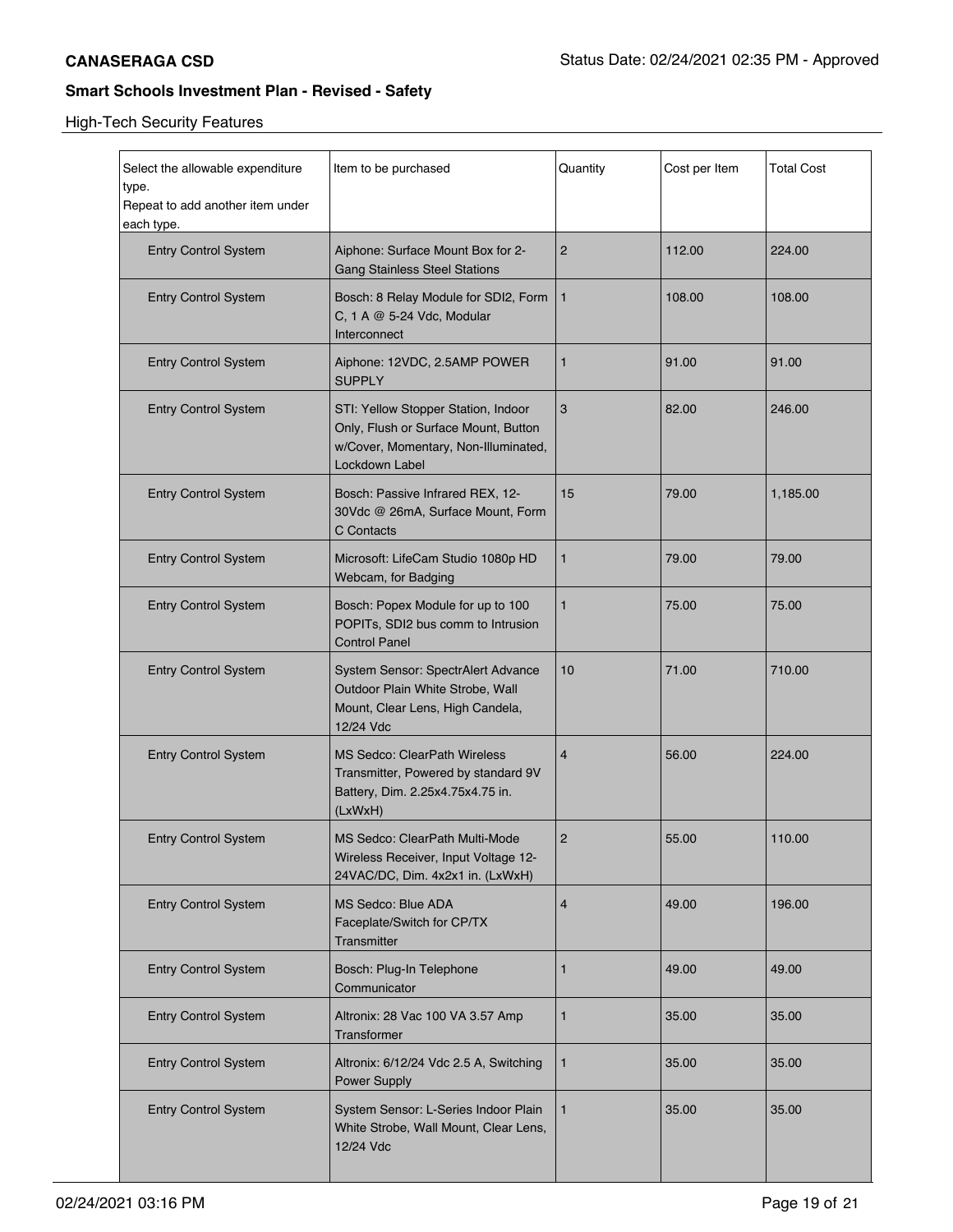| Select the allowable expenditure<br>type.<br>Repeat to add another item under | Item to be purchased                                                                                                         | Quantity       | Cost per Item | <b>Total Cost</b> |
|-------------------------------------------------------------------------------|------------------------------------------------------------------------------------------------------------------------------|----------------|---------------|-------------------|
| each type.<br><b>Entry Control System</b>                                     | MS Sedco: Relay Module for the<br><b>CP/RX Receiver</b>                                                                      | $\overline{c}$ | 34.00         | 68.00             |
| <b>Entry Control System</b>                                                   | Sunpak: 6601UT Tripod with 3-Way<br>Pan/Tilt Head (Quick Release),<br>Supports 4.4 lb (2 kg)                                 | 1              | 31.00         | 31.00             |
| <b>Entry Control System</b>                                                   | Aiphone: Desk Mount Stand for<br>Aiphone Intercom Video Monitors                                                             | 1              | 28.00         | 28.00             |
| <b>Entry Control System</b>                                                   | Altronix: Voltage Regulator, 24Vac/dc<br>to 12Vdc @ 1A, with Terminal Block                                                  | 1              | 28.00         | 28.00             |
| <b>Entry Control System</b>                                                   | Altronix: 8 Fused Output Power<br><b>Distribution Module</b>                                                                 | $\overline{2}$ | 27.00         | 54.00             |
| <b>Entry Control System</b>                                                   | Bosch: G Series POPIT/CIM Module,<br>No Tamper                                                                               | 3              | 27.00         | 81.00             |
| <b>Entry Control System</b>                                                   | Altronix: 4 Fused Output Power<br><b>Distribution Module</b>                                                                 | 1              | 24.00         | 24.00             |
| <b>Entry Control System</b>                                                   | Hammond Manufacturing: Class 2<br><b>Energy Limiting Small Box Mount</b><br>Transformer, 40VA, 120Vac In,<br>16.5Vac @ 2.42A | 1              | 24.00         | 24.00             |
| <b>Entry Control System</b>                                                   | Day Automation: 1 in. Recessed Door<br>Contact with 2k Ohm Embedded<br>Resistors, Wide-Gap, N.C. Loop                        | 9              | 20.00         | 180.00            |
| <b>Entry Control System</b>                                                   | Powersonic: 12 Vdc 7 AH Battery                                                                                              | 16             | 18.00         | 288.00            |
| <b>Entry Control System</b>                                                   | STI: Yellow Back box & Spacer Kit for<br>1, 3 or 4 switch                                                                    | 3              | 17.00         | 51.00             |
| <b>Entry Control System</b>                                                   | Functional Devices: RIB Relay, 10A,<br>SPDT, 10-30Vac/dc 120Vac Coil                                                         | 9              | 15.00         | 135.00            |
| <b>Entry Control System</b>                                                   | Day Automation: 1 in. Recessed Door<br>Contact, Wide-Gap, N.C. Loop                                                          | 6              | 14.00         | 84.00             |
| <b>Entry Control System</b>                                                   | Aiphone: DOOR RELAY FOR<br><b>INTERCOM</b>                                                                                   | $\overline{2}$ | 12.00         | 24.00             |
| <b>Entry Control System</b>                                                   | Bosch: Keypad Trim Bezel for B930<br>Keypad                                                                                  | 1              | 10.00         | 10.00             |
| <b>Entry Control System</b>                                                   | System Sensor: Blue Lens for<br>SpectrAlert Advance Wall Mount<br><b>Strobes</b>                                             | 10             | 9.00          | 90.00             |
| <b>Entry Control System</b>                                                   | System Sensor: Blue Lens for L-Series<br><b>Wall Mount Strobes</b>                                                           | $\mathbf{1}$   | 9.00          | 9.00              |
| <b>Entry Control System</b>                                                   | Bosch: DUAL BATTERY HARNESS<br>FOR BOSCH G SERIES                                                                            | 1              | 9.00          | 9.00              |
| <b>Entry Control System</b>                                                   | Bosch: Dual Tamper Switch, 2-wire                                                                                            | 1              | 7.00          | 7.00              |